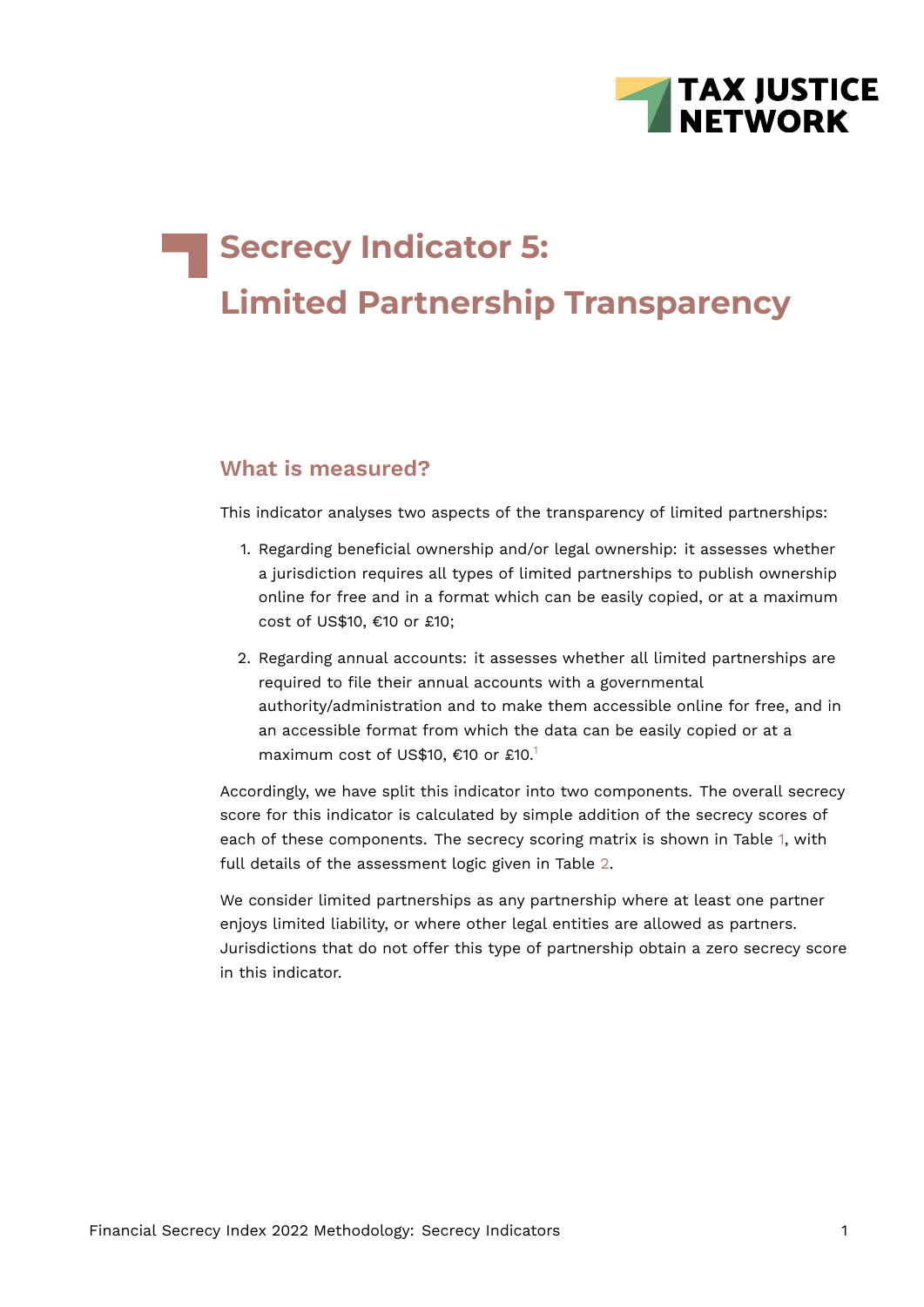#### <span id="page-1-0"></span>**Table 1. Secrecy Scoring Matrix: Secrecy Indicator 5**

| <b>Regulation</b><br>[Secrecy Score: 100 points= full secrecy; 0 points = full<br>transparency]                                                                                                                                                                                                                  | <b>Online for</b><br>free in a<br>format which<br>can be easily<br>copied | <b>Online for</b><br>free, but not<br>in a format<br>which can be<br>easily copied | Online at<br>small cost<br>[i.e. up to<br>US\$10, €10 or<br>£10] |
|------------------------------------------------------------------------------------------------------------------------------------------------------------------------------------------------------------------------------------------------------------------------------------------------------------------|---------------------------------------------------------------------------|------------------------------------------------------------------------------------|------------------------------------------------------------------|
| Component 1: Ownership / Partners' Identities (50 points)                                                                                                                                                                                                                                                        |                                                                           |                                                                                    |                                                                  |
| Incomplete Ownership or high cost<br>Limited partnerships do not always publish online<br>updated and complete ownership information about all<br>partners (including legal entities which are partners) for a<br>cost of up to US\$10, €10 or £10, or unknown.                                                  |                                                                           | 50                                                                                 |                                                                  |
| <b>Complete Legal Ownership</b><br>All types of limited partnerships are publishing online<br>updated and complete legal ownership information about<br>all partners (including legal entities which are partners),<br>but no, incomplete or not updated beneficial ownership<br>information).                   | 35                                                                        | 40                                                                                 | 45                                                               |
| <b>Complete Beneficial Ownership</b><br>All types of limited partnerships are publishing online<br>updated and complete beneficial ownership information<br>about all partners (including legal entities which are<br>partners), but no, incomplete or not updated legal<br>ownership information.               | 20                                                                        | 25                                                                                 | 30                                                               |
| <b>Complete Beneficial and Legal Ownership</b><br>All types of limited partnerships are publishing online<br>updated and complete legal and beneficial ownership<br>information about all partners (and legal entities which<br>are partners), or limited partnerships are not available in<br>the jurisdiction. | 0                                                                         | 5                                                                                  | 10                                                               |
| <b>Component 2: Accounts (50 points)</b>                                                                                                                                                                                                                                                                         |                                                                           |                                                                                    |                                                                  |
| Accounts not always available online at small cost<br>Limited partnerships do not always publish their annual<br>accounts online for a cost of up to US\$10, €10 or £10, or<br>unknown.                                                                                                                          |                                                                           | 50                                                                                 |                                                                  |
| Accounts always available online<br>All types of limited partnerships file their annual accounts<br>and publish them online, or limited partnerships are not<br>available.                                                                                                                                       | $\mathsf{O}$                                                              | 12.5                                                                               | 25                                                               |

# **Component 1: Ownership/ Partners' Identities (50 points)**

To meet a reasonable standard, published ownership information must comply with minimum requirements. The recorded beneficial owners must be the natural human beings who have the right to enjoy ownership or the rewards flowing from ownership of the entity, as prescribed by anti-money laundering standards.<sup>[2](#page-13-1)</sup>

<span id="page-1-3"></span><span id="page-1-2"></span><span id="page-1-1"></span>For this purpose, trusts, foundations, partnerships, limited liability corporations and other legal persons do not count as beneficial owners. Different percentage thresholds of control or ownership applied in the definition of the beneficial owner are disregarded in this indicator as long as the definition and threshold of a beneficial owner is the same or stricter than the requirements of the Financial Action Task Force (FATF) and the European Union (see SI [3](#page-13-2) $^3$ ). $^4$  $^4$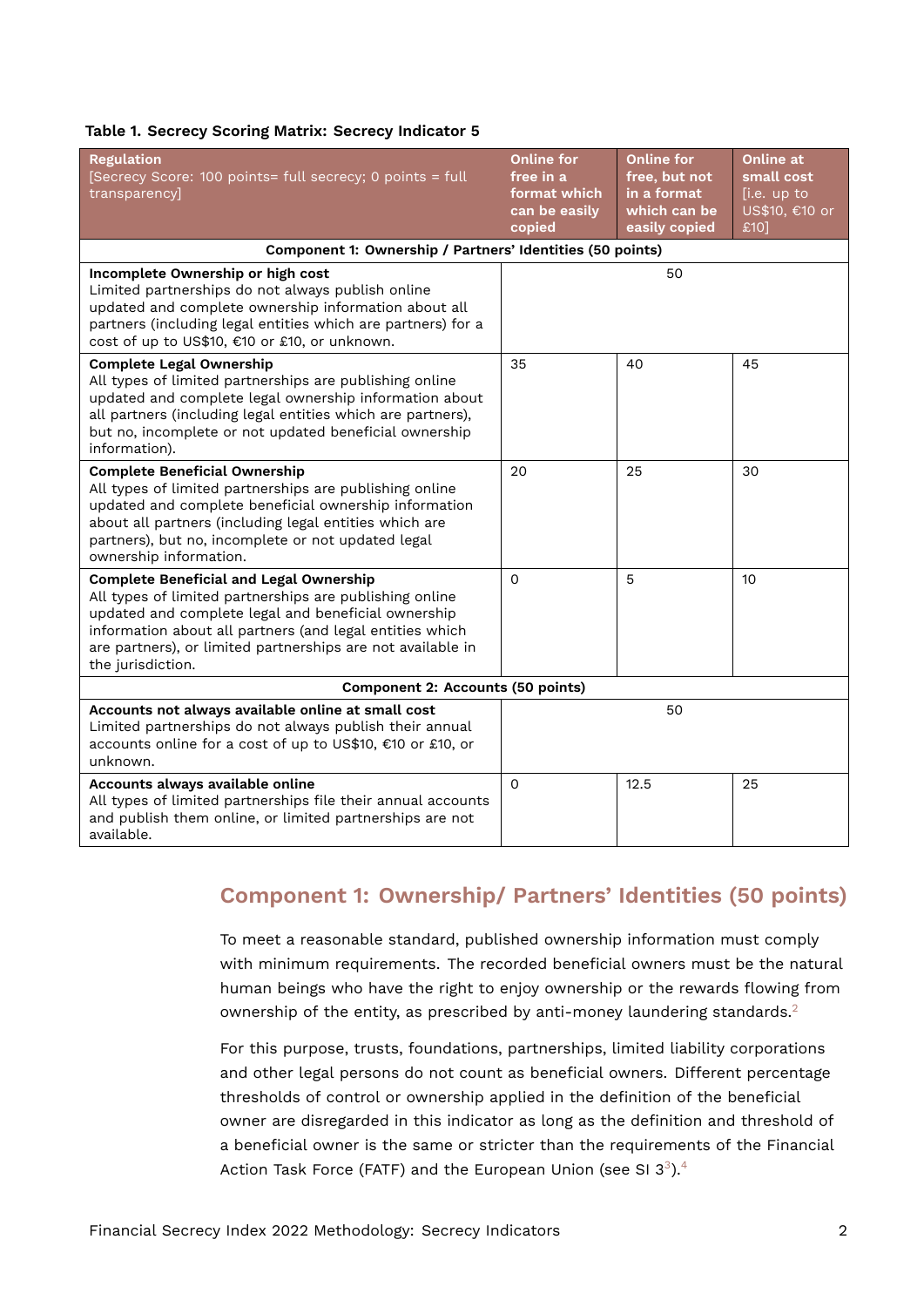For published ownership information to be considered updated, the relevant data should be required to be updated at least annually. For ownership information to be considered complete, it needs to comprise specific minimal elements. It should include in case of beneficial owners:

- 1. a) the full names of all beneficial owners of the partnership, where a beneficial owner is identified in line with or stronger than the requirements of the Financial Action Task Force and the European Union; and for each beneficial owner:
- 2. b) full address, or passport ID-number, or year and month of birth, or a Taxpayer Identification Number (TIN).

In case of legal owners, the minimum details required to be published online include:

- 1. a) The full names of nominees and/or trustees and/or legal entities acting as legal owners or partners, and for each:
- 2. b) The full address or company registration number (for legal persons), or passport ID-number, or year and month of birth, or a Taxpayer Identification Number (TIN).

If this data is available online but there is a cost to access it, the secrecy score will be reduced but not to zero. To obtain a zero secrecy score, this data needs to be accessible online for free and in format which can be easily copied (see Table [1](#page-1-0) above). This means that search mechanisms in which the information was not available in a format which is easily copied (for instance, a non-searchable PDF), received a worse score.

Even if the cost per record is low, it can be prohibitively expensive to effectively analyse the data depending on the format in which it is made available. Access costs create substantial hurdles for conducting real time network analyses, for constructing cross-references between companies and jurisdictions. Furthermore, complex payment or user-registration arrangements for accessing the data (eg registration of bank account, requirement of a local identification number, requirement of a copy of passport or sending of hard-copy mails) should not be required.[5](#page-13-4)

<span id="page-2-0"></span>We performed a random search on each of the relevant corporate registries to ensure that the information is effectively available and that technical problems do not persistently block access.

<span id="page-2-1"></span>In relation to this, in 2018 the 4th EU anti-money laundering Directive was amended (known as AMLD 5) requiring all EU Member states to allow public access to beneficial ownership information for companies and other legal persons.[6](#page-13-5) The last transposition date of AMLD 5 was set to 10 January 2020. However, public access does not necessarily have to be online. Art 30 of the AMLD 5 states the following: "5. Member States shall ensure that the information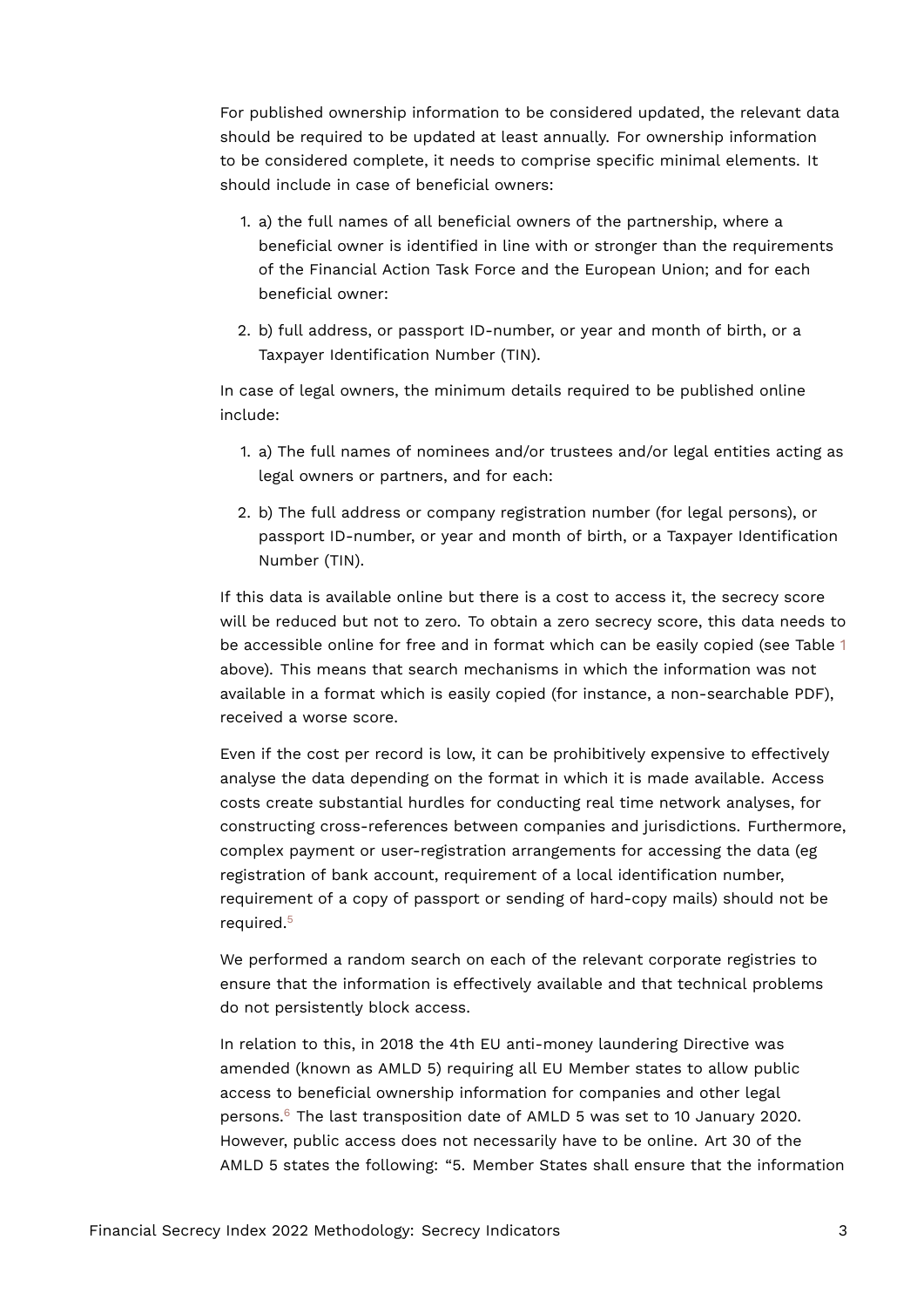on the beneficial ownership is accessible in all cases to: […] (c) any member of the general public […] 5a. Member States may choose to make the information held in their national registers referred to in paragraph 3 available on the condition of online registration and the payment of a fee, which shall not exceed the administrative costs of making the information available, including costs of maintenance and developments of the register." $\frac{7}{1}$  $\frac{7}{1}$  $\frac{7}{1}$ 

<span id="page-3-0"></span>In addition, while both the 4th EU Directive and its amendment, AMLD 5, require beneficial owners of legal persons to be registered, it is still up to each country to decide whether all partnerships with limited liability are considered legal persons and thus subject to registration. In the UK for example, limited liability partnerships (LLPs) and Scottish limited partnerships (SLPs) have to register their beneficial owners, while English and Wales' limited partnerships need not, because they are not considered to be legal persons.<sup>[8](#page-13-7)</sup>

<span id="page-3-1"></span>Therefore, transposition of the AMLD 5 does not necessarily ensure that beneficial ownership information of limited partnerships will be publicly accessible online.

<span id="page-3-2"></span>This first component of SI 5 draws information mainly from seven types of sources: first, the Global Forum peer reviews $9$  have been analysed to find out what sort of ownership information partnerships must register and update with a government agency. A governmental authority is defined as including "corporate registries, regulatory authorities, tax authorities and authorities to which publicly traded companies report"<sup>[10](#page-14-0)</sup> and is used interchangeably here with "government agency" or "public institution".

<span id="page-3-4"></span><span id="page-3-3"></span>Second, where doubts or data gaps existed, and to the extent this was possible, we have directly analysed domestic legislation that implements beneficial ownership registration. Given that many countries in and outside the  $EU<sup>11</sup>$  $EU<sup>11</sup>$  $EU<sup>11</sup>$  have started to regulate beneficial ownership registration in 2017 and some of these new laws have not yet been assessed by either the Global Forum or the FATF, the Financial Secrecy Index team has assessed the laws directly, to the extent capacity and language permitted, and has relied on comments by local experts. It is possible that these assessments may change after the Global Forum or FATF conduct an in-depth review of these new laws.

<span id="page-3-5"></span>The third source was private sector websites (Lowtax.net, Ocra.com, Offshoresimple.com, Big Four accountancy firms website, etc.); the fourth, FATF peer reviews<sup>[12](#page-14-2)</sup>; and the fifth, the results of the TJN-Survey 2021 (or an earlier Survey).<sup>[13](#page-14-3)</sup>

<span id="page-3-6"></span>Sixth, where the above sources indicated that beneficial or legal ownership information of limited partners and of partners that are legal entities is recorded by a government agency and may be made available online, we have searched for this information on the corresponding websites.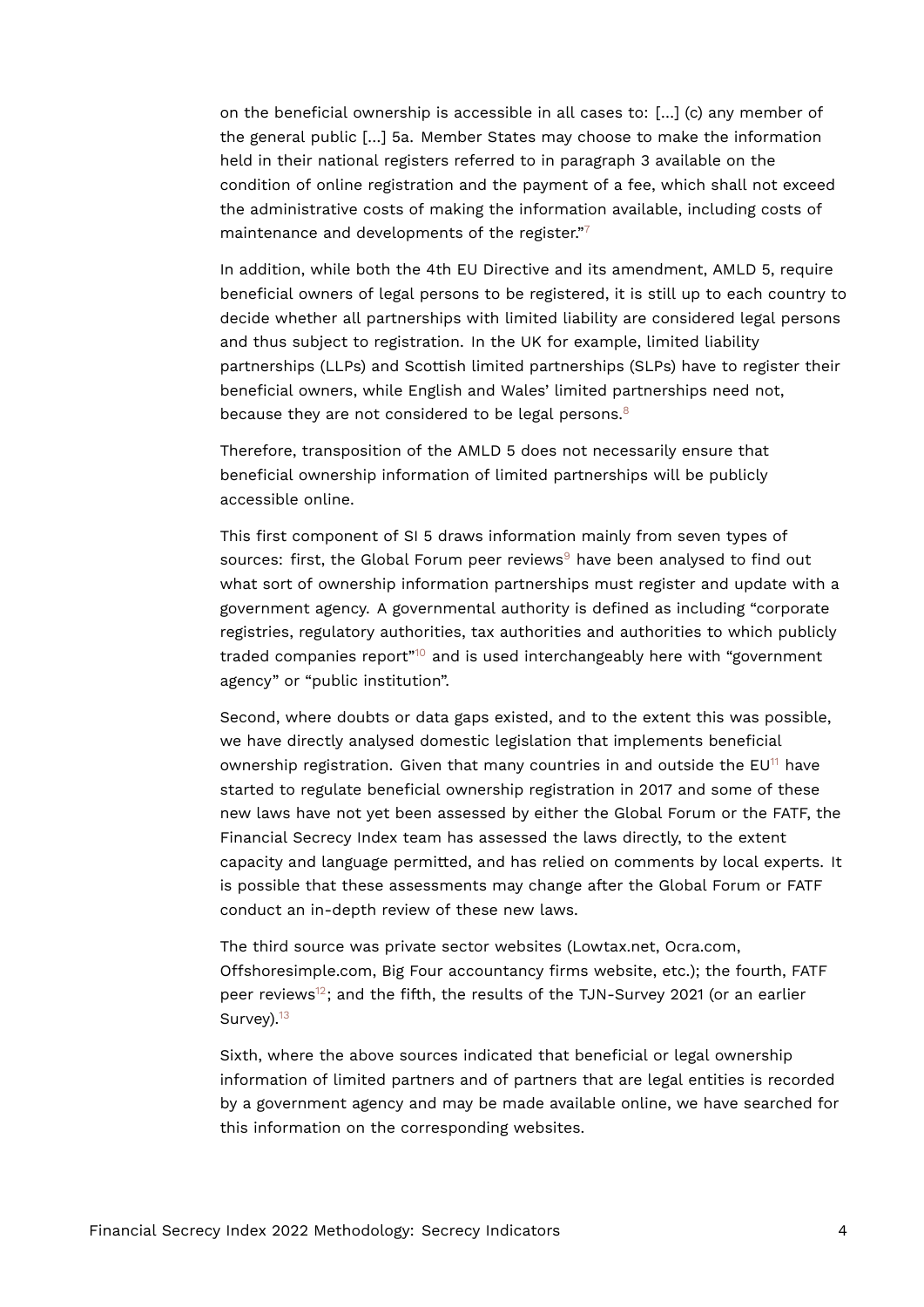## **Component 2: Accounts (50 points)**

The second component of SI 5 reviews the online availability of annual accounts of limited partnerships. If a jurisdiction requires all limited partnerships to publish their annual accounts online for free and in an accessible format from which data can be easily copied, it obtains a zero secrecy score. In case the information is available for free but in a non accessible format (eg a pdf from which data cannot be copied or used for data analysis), the jurisdiction obtains a 12.5 points of secrecy score. If the information is available online at a maximum cost of US\$ 10, €10 or £10, a 25 points of secrecy score is given. Finally, in case a jurisdiction does not require all limited partnerships to submit and publish their accounts online, a 50 points of secrecy score is due. If any exceptions are allowed for certain types of limited partnerships, we assume that anyone intending to conceal information from public view will simply opt for types of limited partnerships where no accounts need to be published or prepared.

A precondition for a reduction in the secrecy score is that all available types of limited partnerships are required to keep accounting records and underlying documentation in the jurisdiction. Moreover, to obtain a zero secrecy score, the data must be fully downloadable from the internet in a format that can be used for data analysis (for example: XLS, XBRL and XML) or in a format that allows for copying and pasting the relevant information, and the pasted text is clear and usable.

<span id="page-4-0"></span>We have drawn this information from five principal sources. First, the Global Forum peer reviews<sup>[14](#page-14-4)</sup> have been used to find out whether a limited partnership's financial statements are required to be submitted to a government authority and if reliable accounting records need to be kept by the company. Second, private sector internet sources have been consulted (eg Lowtax.net, Ocra.com, Offshoresimple.com, Big four accountancy websites, etc.). Third, results of the TJN-Survey 2021<sup>[15](#page-14-5)</sup> (or earlier versions of the survey) have been included. Fourth, in cases where the previous sources indicated that annual accounts are submitted and/or available online, the corresponding registry websites have been consulted and a random search has been performed to verify whether the information is effectively available online (see component I above for details).

<span id="page-4-2"></span><span id="page-4-1"></span>Following the weakest link principle<sup>[16](#page-14-6)</sup> for our Financial Secrecy Index research, a precondition for reducing the secrecy score in this component is that all available types of limited partnerships are required to publish the relevant information online and that the information is required to be updated at least annually. If any exceptions are allowed for certain types of limited partnerships, we assume that anyone intending to conceal information from public view will simply opt for limited partnerships types where information can be omitted.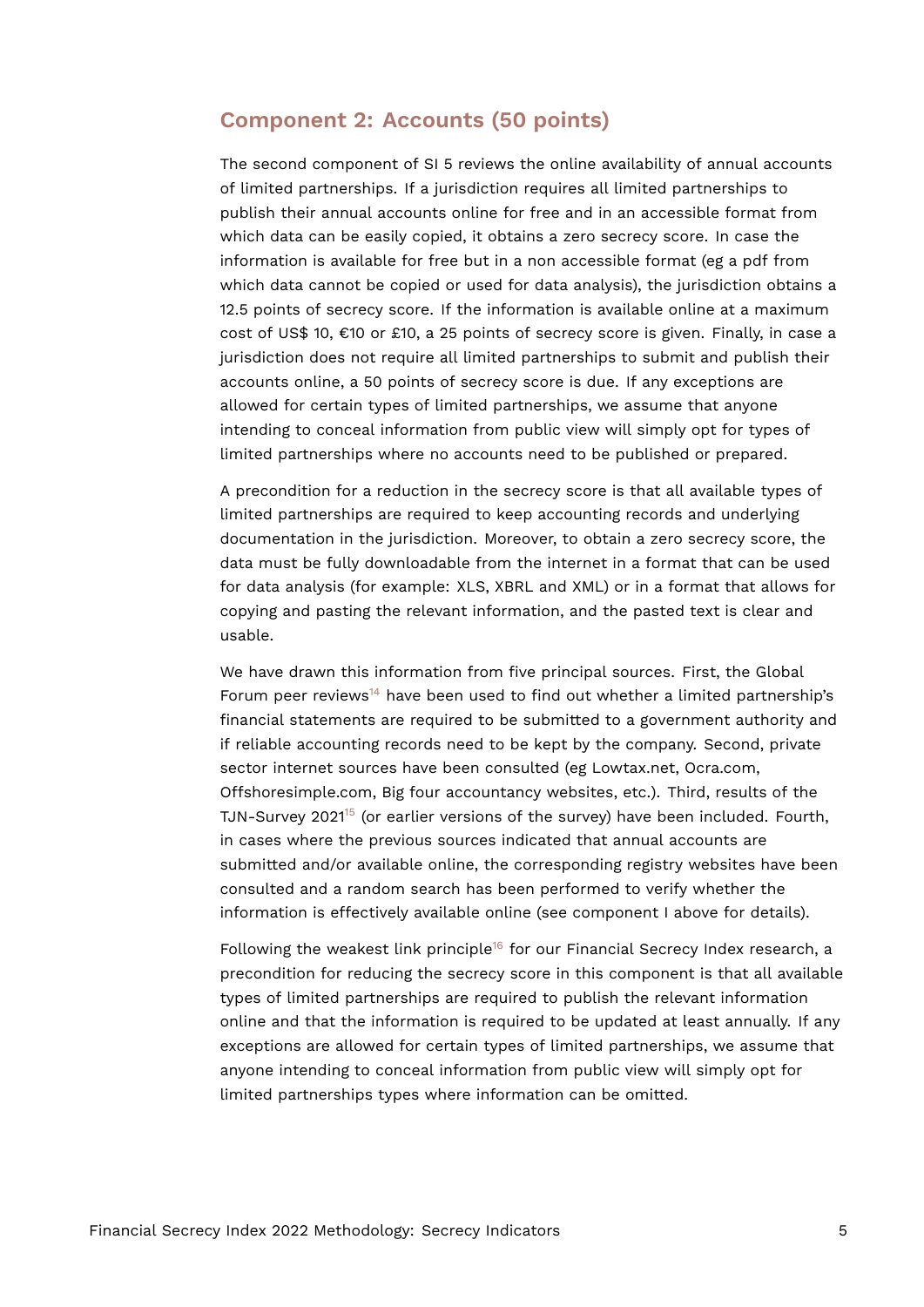# **Why is this important?**

<span id="page-5-0"></span>When a jurisdiction allows limited partnerships to be formed without requiring all of their partners – including their legal entity partners – to record their beneficial ownership information, the scope for domestic and foreign law enforcement agencies to look behind the corporate veil<sup>[17](#page-14-7)</sup> is highly restricted. Absence of beneficial ownership information obstructs law enforcement and allows tax dodgers and money launderers to remain anonymous. In some jurisdictions, limited partners are not required to register, yet they are allowed to influence important management decisions, leaving the limited partnership vulnerable to misuse for illicit purposes. Where a limited partnership is not required to register the ownership of its legal partners and its legal entities' partners, the proceeds of bribery and corruption can be hidden and transferred by the partners via the limited partnership.

<span id="page-5-1"></span>A recent example is the Azerbaijani Laundromat.<sup>[18](#page-14-8)</sup> The four firms at its centre were limited partnerships registered in the UK. They were: Metastar Invest, based at a service address in Birmingham; Hilux Services and Polux Management, set up in Glasgow; and LCM Alliance, from Potters Bar, Hertfordshire. Their corporate "partners" were anonymous secrecy jurisdiction entities based in the British Virgin Islands, Seychelles and Belize. Furthermore, anonymous Scottish Limited Partnerships (SLPs) played a key role in a billion-dollar fraud in Moldova, uncovered by The Herald in 2015.<sup>[19](#page-14-9)</sup>

<span id="page-5-2"></span>Scottish Limited Partnerships with foreign members that do not carry out any commercial operations in the UK and receive no revenue in the UK are exempted from taxes on profits. Taxes shall be paid by the partners in their respective countries of residence or of incorporation only if provided by the relevant laws. In the case of Moldova's billion-dollar fraud, Scottish Limited Partnerships were misused by their partners for money laundering, corruption and embezzlement abroad while transferring out of the country almost 15% of Moldova's GDP from three Moldavian banks.<sup>[20](#page-15-0)</sup>

<span id="page-5-3"></span>Where online disclosure of beneficial ownership information does not exist, the availability of detailed legal ownership information may enable a foreign authority to follow up some initial suspicions on wrong-doing and may enable it to successfully file a request for information exchange with its foreign counterpart. The legal owner can be addressed by an information request and will sometimes be required to hold beneficial ownership information which it then must provide to an enquiring authority. At the same time, delays are created through the absence of beneficial ownership information, and failure to prevent tipping-off may frustrate law enforcement efforts.

If ownership information is held secretly on a government database without public access, there is little likelihood of appropriate checks being undertaken to ensure that the registry adequately performs its task of collecting and regularly updating beneficial ownership information. It is third party use that is likely to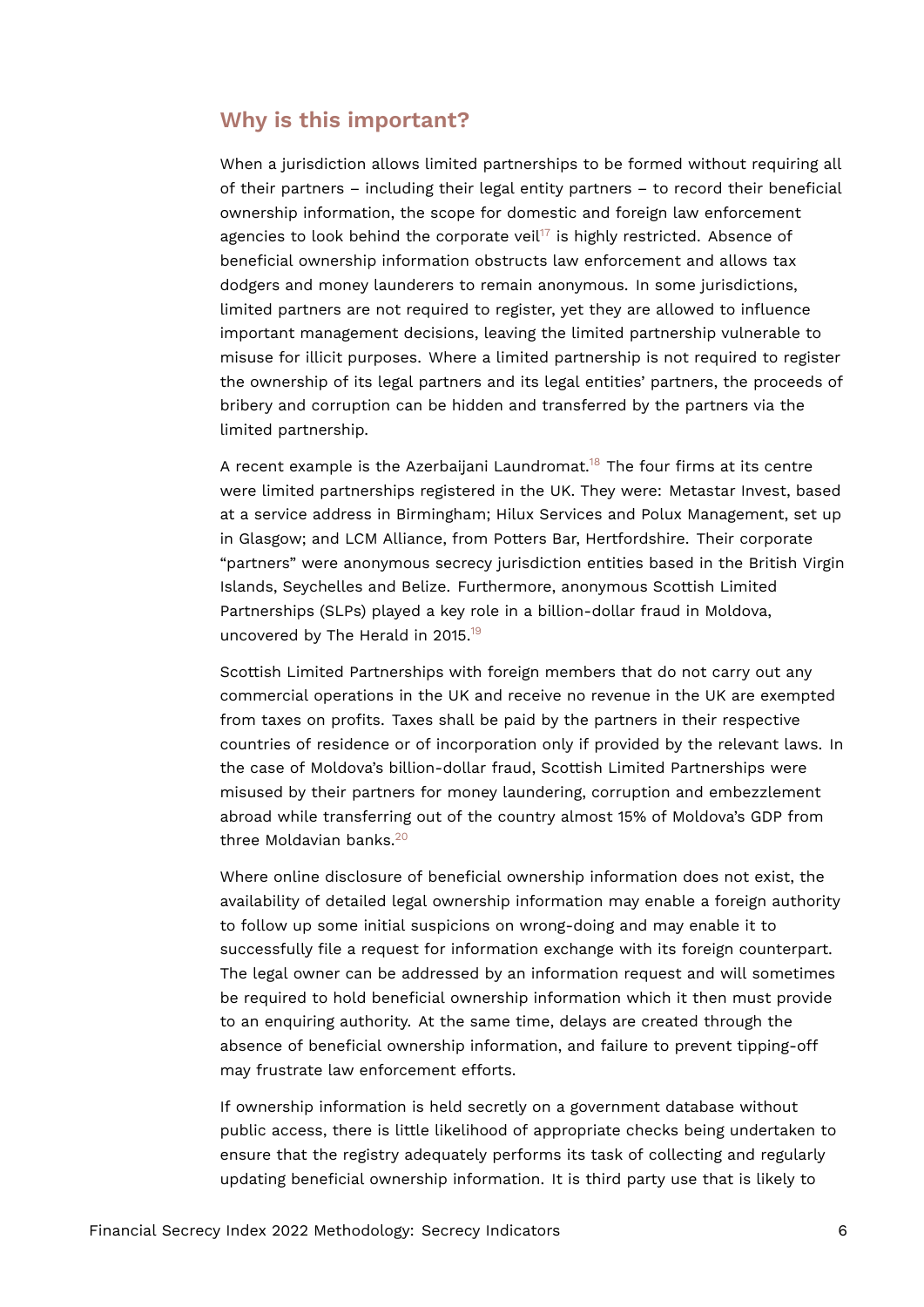<span id="page-6-0"></span>allow the scrutiny and create the pressure to ensure compliance. In a global setting of fierce regulatory and tax races to the bottom<sup>[21](#page-15-1)</sup> in the hope of attracting capital, the likely outcome of this scenario would be registries that are not diligently maintained, containing information that is outdated or non-existent.

This does not mean that we demand that everybody must put his or her identity online for everybody else to view. Limited liability is a privilege conferred by society at large. In exchange, society can legitimately require as a very minimum that ownership identity is made publicly available as a safeguard for the functioning of markets and the rule of law. If someone prefers to keep her financial dealings and identity confidential, she can dispense with opting for a limited partnership entity and deal in her own name, and/or through a general partnership instead. In such a case, personal identity information might not be required to be revealed online and thus the link between an individual and a business ownership could remain confidential.

The value of public beneficial ownership registers was illustrated by the OpenLux, and investigation led by Le Monde and journalist from another 17 media outlets which analysed information available in Luxembourg's Beneficial Ownership Register. Differently from previous leaks, which consisted of private information leaked by whistleblowers, OpenLux scrapped and analysed information held in Luxembourg's public beneficial ownership register  $^{22}$  $^{22}$  $^{22}$  The investigation shed light on how the country has been employed as an entry point to Europe from non-European Business.

<span id="page-6-2"></span><span id="page-6-1"></span>The benefits of publicity, however, did not stop at the information that was actually registered. In fact, one of the main merits of the investigation was highlighting the limitations of the current system. As OCCRP showed, the "administrators were listed as UBOs for almost a third of all Luxembourg companies in the register", a number which rose to 80% when focusing on the investment fund industry. $23$  This result clearly indicate that the current framework is not sufficient to guarantee that ownership information is adequately registered. Thus, as we have argued previously, publicity and openness is fundamental to keeping the Registrars accountable, and to evaluate whether institutional frameworks are being effective in their intended purpose.

Regarding accounts, access to timely and accurate annual accounts is crucial for every limited partnership for a variety of reasons. First, accounts allow business and trading partners as well as clients to assess potential risks they face in trading with limited partnerships. This risk appraisal can only happen when accounts are available for public scrutiny. Second, in an era of financial globalisation, financial regulators, anti-money laundering agencies and tax authorities need to be in a position to assess the cross-border implications of the activities of limited partnerships. Unhindered access to the limited partnership's accounts empowers regulators and authorities to assess the macro-consequences of the limited partnership undertakings without imposing excessive costs. Such access is likely to deter the partners from misusing the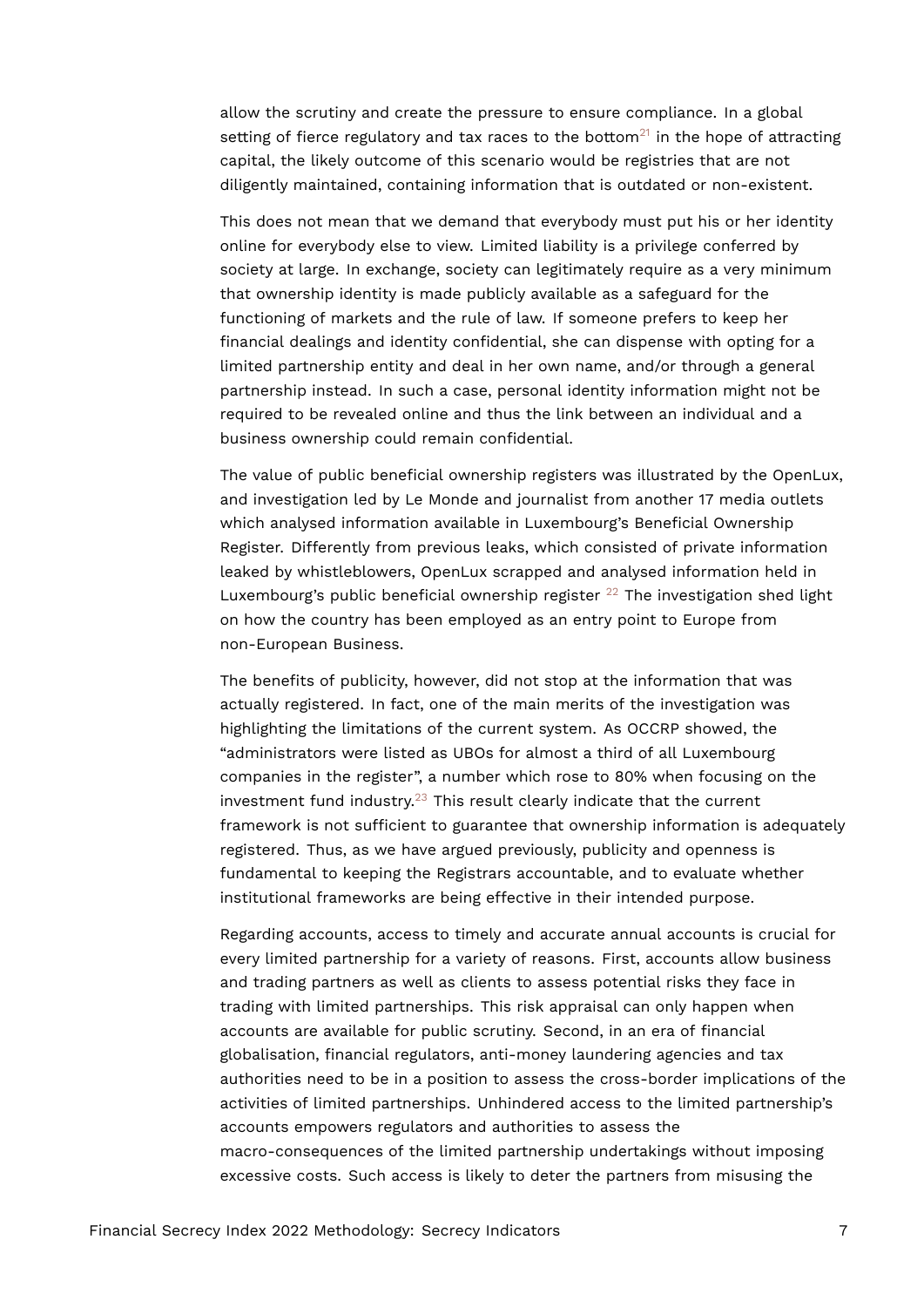limited partnership for money laundering, tax evasion and other crimes. Third, no limited partnership can be considered accountable to the communities where it is licensed to operate and where its partners enjoy the privilege of limited liability unless it places its accounts on public record.

## <span id="page-7-0"></span>**All underlying data, including the sources we use for each jurisdiction, can be viewed in the [country profiles](https://fsi.taxjustice.net/country-detail) on the Financial Secrecy Index website.**

| Table 2. Assessment Logic: Secrecy Indicator 5 - Limited Partnership Transparency |  |  |  |
|-----------------------------------------------------------------------------------|--|--|--|
|                                                                                   |  |  |  |

| ID  | <b>ID description</b>                                                                                                                                  | <b>Answers</b><br>(Codes applicable for all questions:<br>-2: Unknown; -3: Not Applicable)                                                                                                                                                                                                                 | <b>Valuation Secrecy Score</b>                                                                                                                                                      |
|-----|--------------------------------------------------------------------------------------------------------------------------------------------------------|------------------------------------------------------------------------------------------------------------------------------------------------------------------------------------------------------------------------------------------------------------------------------------------------------------|-------------------------------------------------------------------------------------------------------------------------------------------------------------------------------------|
| 476 | LO Record: Does the registration<br>of domestic limited partnerships<br>comprise information on the legal<br>ownership of all partners?                | 0: No, for some partnerships no<br>legal ownership information is<br>recorded; 2: Yes, all partnerships<br>require recording of all<br>partners/legal owners of all<br>partners.                                                                                                                           | Integrated assessment of<br>BO and LO as per Table 1.<br>If all beneficial owners<br>and all legal owners are<br>always registered and<br>updated with all details                  |
| 479 | LO Update: Is the update of legal<br>ownership information mandatory<br>for all partners?                                                              | 0: No, for some partnerships no<br>legal ownership information is<br>recorded; 2: Yes, all partnerships<br>require recording of all<br>partners/legal owners of all<br>partners.                                                                                                                           | and made available in<br>easily copied format, 0<br>points of secrecy score. If<br>not even legal owners are<br>always registered, or<br>incomplete, or not<br>updated, or not made |
| 483 | What information has to be<br>registered for those legal owners<br>who need to be named (above)?                                                       | 0: Only the names are always<br>registered; 1: Only names and<br>countries of residence are always<br>registered; 2: All names plus either<br>addresses or TINs or birthdates,<br>passport or personal IDs are<br>always registered.                                                                       | public against a cost of<br>up to US\$10, €10 or £10,<br>50 points of secrecy<br>score. Eight intermediate<br>scores for partial<br>compliance.                                     |
| 477 | <b>BO Record:</b> Does the registration<br>of domestic limited partnerships<br>comprise information on the<br>beneficial ownership of all<br>partners? | 0: No, for some partnerships no<br>beneficial ownership information is<br>recorded; 1: While some beneficial<br>ownership information is always<br>recorded, it is incomplete/not<br>recorded for all partners; 2:<br>Yes, all partnerships require<br>recording of all partners' beneficial<br>ownership. |                                                                                                                                                                                     |
| 480 | BO Update: Is the update of<br>beneficial ownership information<br>mandatory for all partners?                                                         | <b>YN</b>                                                                                                                                                                                                                                                                                                  |                                                                                                                                                                                     |

…continues on next page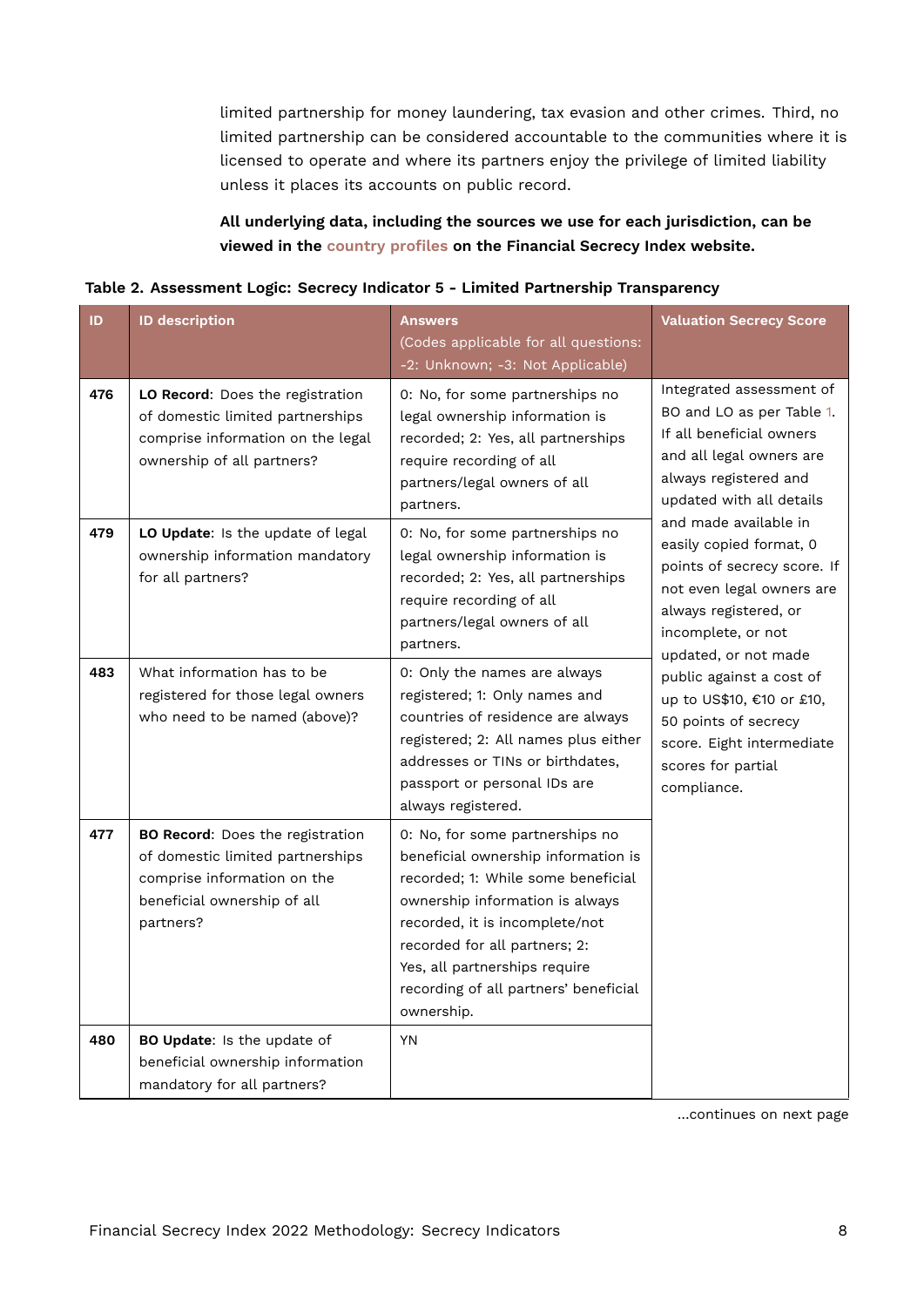#### Continuing from previous page…

| ID  | <b>ID description</b>                                                                                     | <b>Answers</b>                                                                                                                                                                                                                                                                                                                                                                                                                                                                                                                                                                  | <b>Valuation Secrecy Score</b>             |
|-----|-----------------------------------------------------------------------------------------------------------|---------------------------------------------------------------------------------------------------------------------------------------------------------------------------------------------------------------------------------------------------------------------------------------------------------------------------------------------------------------------------------------------------------------------------------------------------------------------------------------------------------------------------------------------------------------------------------|--------------------------------------------|
|     |                                                                                                           | (Codes applicable for all questions:<br>-2: Unknown; -3: Not Applicable)                                                                                                                                                                                                                                                                                                                                                                                                                                                                                                        |                                            |
| 484 | What information has to be<br>registered for those beneficial<br>owners who need to be named<br>(above)?  | 0: Only the names are always<br>registered; 1: Only names and<br>countries of residence are always<br>registered; 2: All names plus either<br>addresses or TINs or birthdates,<br>passport or personal IDs are<br>always registered.                                                                                                                                                                                                                                                                                                                                            |                                            |
| 481 | LO: Are partners/legal owners<br>available on a public online record<br>(up to 10 €/US\$/GBP)?            | 0: No, information on<br>partners/legal owners is not<br>always available online (up to<br>US\$10, €10 or £10); 1: COST: Yes,<br>information on partners/legal<br>owners is always available but only<br>at a cost of up to US\$10, €10 or<br>£10; 2: FREE: Yes, information on<br>partners/legal owners is always<br>available for free, but cannot be<br>easily copied.; 3: FREE & EASILY<br>COPIED: Yes, information on<br>partners/legal owners is always<br>available for free & can be easily<br>copied.                                                                  |                                            |
| 482 | BO: Are partners' beneficial owners<br>available on a public online record<br>(up to US\$10, €10 or £10)? | 0: No, information on partners'<br>beneficial owners is not always<br>available online (up to US\$10, €10<br>or £10); 1: COST: Yes, beneficial<br>ownership information about all<br>partners is always online, but<br>only at a cost of up to US\$10, €10<br>or £10; 2:FREE: Yes, beneficial<br>ownership information about<br>all partners is always available<br>online for free, but cannot be<br>easily copied.; 3: FREE & EASILY<br>COPIED: Yes, beneficial ownership<br>information about all partners is<br>always available online for free &<br>can be easily copied. |                                            |
| 272 | Is there an obligation to keep<br>accounting data?                                                        | YN                                                                                                                                                                                                                                                                                                                                                                                                                                                                                                                                                                              | 0: 50 points; only if<br>answers regarding |

…continues on next page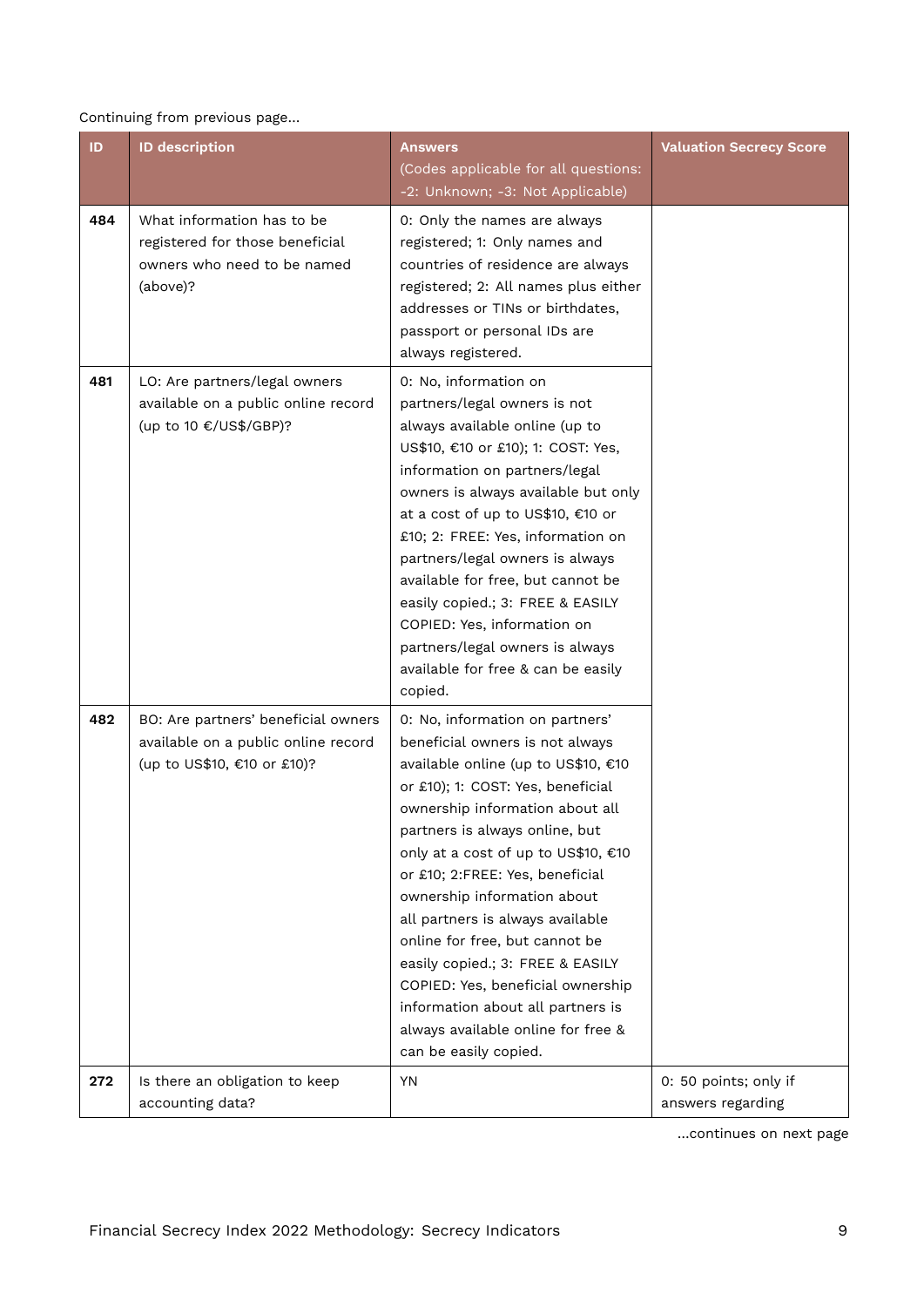#### Continuing from previous page…

| ID  | <b>ID description</b>                                                                     | <b>Answers</b><br>(Codes applicable for all questions:<br>-2: Unknown; -3: Not Applicable)                                                                                                                                                                                                                                                                                                          | <b>Valuation Secrecy Score</b>                                            |
|-----|-------------------------------------------------------------------------------------------|-----------------------------------------------------------------------------------------------------------------------------------------------------------------------------------------------------------------------------------------------------------------------------------------------------------------------------------------------------------------------------------------------------|---------------------------------------------------------------------------|
| 273 | Are annual accounts submitted to<br>a public authority?                                   | <b>YN</b>                                                                                                                                                                                                                                                                                                                                                                                           | accounting data and<br>submission are not "no":<br>(1: 25 points; 2: 12.5 |
| 274 | Are annual accounts available on a<br>public online record (up to US\$10,<br>€10 or £10)? | 0: No, annual accounts are not<br>always online (up to US\$10, €10 or<br>£10); 1: COST: Yes, annual accounts<br>are always online but only at a<br>cost of up to US\$10, €10 or £10;<br>2: FREE: Yes, annual accounts are<br>always online for free, but not<br>easily copied.; 3: FREE & EASILY<br>COPIED: Yes, annual accounts are<br>always available online for free &<br>can be easily copied. | points; 3: 0 points).                                                     |

# **Results Overview**

| F         | SI             | <b>TH</b> | PL.       | AT             | <b>BM</b> | CH CW     |                | ES.            | <b>GT</b> | т.  | KE        | LC.       | <b>ME</b> | <b>MX</b> | PA        | <b>OA</b> | <b>SG</b> | <b>UY</b> | <b>XK</b> |    |
|-----------|----------------|-----------|-----------|----------------|-----------|-----------|----------------|----------------|-----------|-----|-----------|-----------|-----------|-----------|-----------|-----------|-----------|-----------|-----------|----|
| <b>DM</b> | RS.            | EE.       | <b>MT</b> | AR.            | <b>BH</b> | <b>CA</b> | <b>CR</b>      | EG.            | <b>GR</b> | IE  | JP        | LB.       | <b>MC</b> | <b>MV</b> | <b>OM</b> | PY        | <b>SE</b> | US.       | <b>WS</b> |    |
| CZ.       | N <sub>R</sub> | VC.       | LU        | A <sub>O</sub> | BE.       | BZ.       | <sub>c</sub> o | DZ.            | <b>GM</b> | ID  | 0         | KZ        | <b>MA</b> | <b>MU</b> | NZ.       | PT.       | SC.       | <b>TW</b> | VU        |    |
| <b>BW</b> | <b>NA</b>      | TZ.       | <b>IS</b> | $\mathsf{A}$   | <b>BD</b> | <b>BS</b> | <b>CN</b>      | D <sub>O</sub> | GI        | HU. | JE.       | KY        | LV        | <b>MS</b> | <b>NO</b> | <b>PR</b> | <b>SA</b> | <b>TR</b> | <b>VN</b> |    |
| <b>BG</b> | LK.            | $\top$    | <b>FR</b> | AG             | <b>BB</b> | <b>BR</b> | <b>CM</b>      | DK.            | GG        | HR  | IT.       | <b>KW</b> | LT        | <b>MO</b> | <b>NL</b> | PK.       | <b>RW</b> | <b>TN</b> | <b>VI</b> |    |
| <b>AS</b> | <b>GH</b>      | <b>SM</b> | EC.       | AE             | AW        | <b>BO</b> | <b>CL</b>      | DE.            | <b>GB</b> | HK. | IN        | <b>KR</b> | LR        | <b>MK</b> | NG        | PH        | <b>RU</b> | TC.       | VG        |    |
| <b>AD</b> | GD.            | SK.       | AL        | <b>UA</b>      | <b>AU</b> | <b>BN</b> | CK.            | <b>CY</b>      | F1        | GU  | <b>IM</b> | <b>KN</b> | H         | <b>MH</b> | <b>MY</b> | PE.       | <b>RO</b> | <b>SV</b> | VE.       | ZA |
|           |                |           |           |                |           |           |                |                |           |     |           |           |           |           |           |           |           |           |           |    |

# **Figure 1. Limited partnership transparency: Secrecy Score Overview**

| Moderately Secretive < |                  |                  | ∙ Extremely Secretive |
|------------------------|------------------|------------------|-----------------------|
| 0 to $<$ 25            | 25 to $<$ 50     | 50 to $<$ 75     | 75 to 100             |
| 13% (19 countries)     | 1% (2 countries) | 6% (8 countries) | 79% (112 countries)   |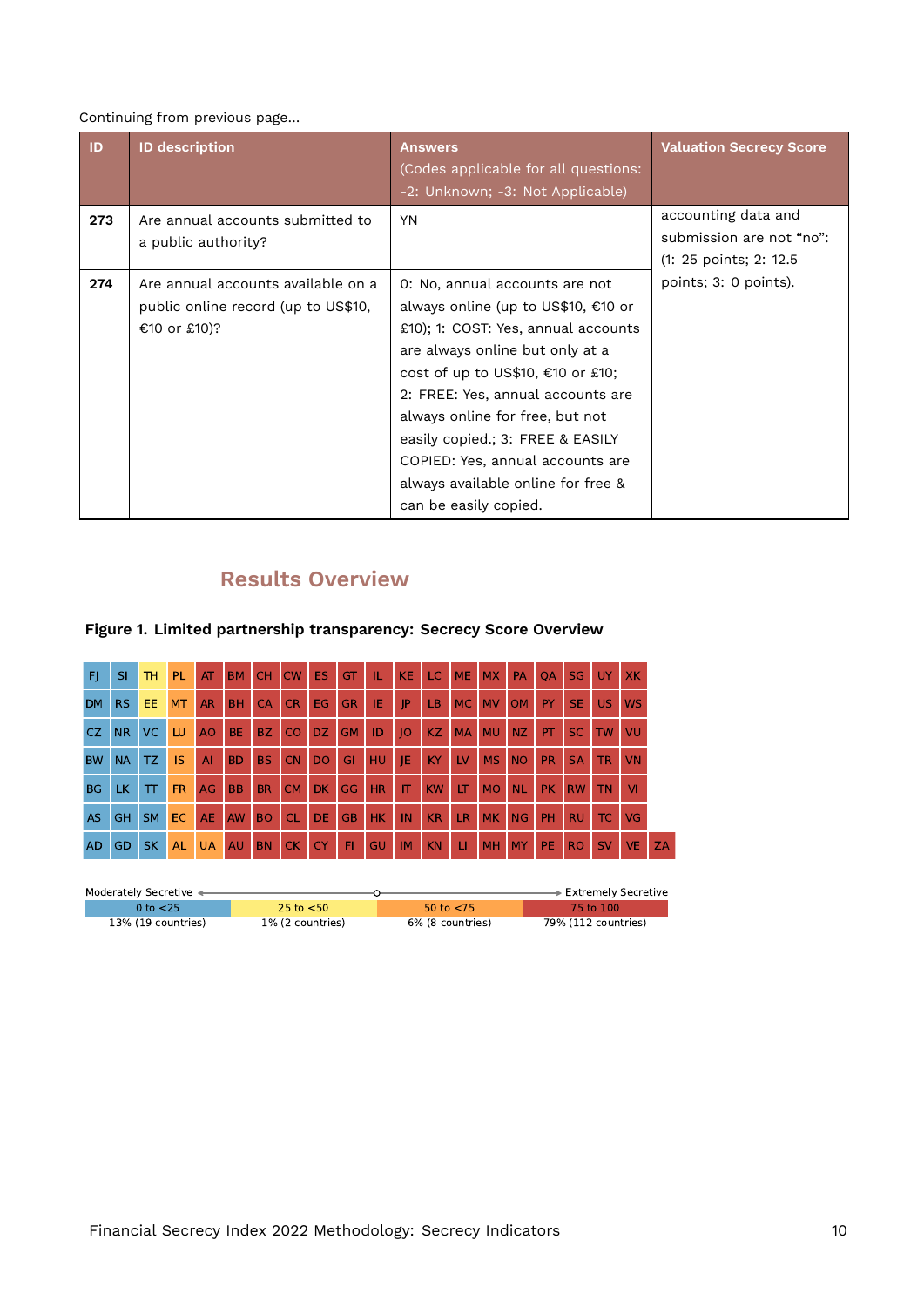**Figure 2. Availability of limited partnerships**

| <b>GH</b> | VC.          | AT             | <b>BH</b> | <b>CA</b> | <b>CR</b> | DZ.       | <b>GB</b> | HK.       | IN        | <b>KN</b> | -LI-      | <b>ME</b>               | <b>MV</b> | <b>OM</b> | PT.       | <b>SA</b> | TC.       | UY .      | <b>XK</b> |
|-----------|--------------|----------------|-----------|-----------|-----------|-----------|-----------|-----------|-----------|-----------|-----------|-------------------------|-----------|-----------|-----------|-----------|-----------|-----------|-----------|
| <b>GD</b> | TZ.          | <b>AR</b>      | <b>BG</b> | BZ        | CO.       | <b>DO</b> | FR.       | GU        | <b>IM</b> | <b>KE</b> | LC.       | <b>MC</b>               | <b>MU</b> | NZ.       | <b>PR</b> | <b>RW</b> | SV        | US.       | <b>WS</b> |
| F1        | $\mathsf{T}$ | A <sub>O</sub> | BE.       | <b>BS</b> | <b>CN</b> | DK.       | F1        | GT        | TL.       | P         | LB.       | <b>MA</b>               | MT        | <b>NO</b> | PL.       | <b>RU</b> | <b>SK</b> | <b>UA</b> | VU        |
| DM.       | <b>SM</b>    | <b>AL</b>      | BD.       | <b>BR</b> | <b>CM</b> | DE.       | ES.       | <b>GR</b> | IE.       | O         | KZ        | $\mathsf{L} \mathsf{V}$ | <b>MS</b> | NL.       | <b>PK</b> | RS        | SI.       | TW        | <b>VN</b> |
| <b>BW</b> | <b>NR</b>    | AI             | <b>BB</b> | <b>BO</b> | CL.       | CZ.       | EG.       | <b>GM</b> | ID        | IE.       | KY        | LU.                     | <b>MO</b> | <b>NG</b> | PH.       | RO.       | SG        | TR.       | <b>VI</b> |
| <b>AS</b> | <b>NA</b>    | AG             | AW        | <b>BN</b> | CK        | CY        | EE.       | GI        | HU        | IT        | <b>KW</b> | LT.                     | <b>MK</b> | <b>MY</b> | PE.       | OA        | SE.       | <b>TN</b> | <b>VG</b> |
| <b>AD</b> | LK.          | <b>AE</b>      | <b>AU</b> | <b>BM</b> | <b>CH</b> | <b>CW</b> | EC.       | GG        | <b>HR</b> | IS.       | KR        | LR.                     | <b>MH</b> | <b>MX</b> | PA        | <b>PY</b> | <b>SC</b> | TH.       | <b>VE</b> |

10% (14 countries) No

#### **127 countries)** Yes

#### **Figure 3. Ownership – partners' identities overview**

| GH             | <b>VC</b>                      | PL.       | GI        | <b>HR</b> | <b>RU</b>   | <b>AR</b>      | <b>BM</b> | <b>CK</b> | <b>CY</b> | GG        | IE        | <b>KR</b> | LR        | <b>MS</b> | <b>NO</b> | <b>PR</b> | <b>SE</b> | UY        | <b>XK</b> |           |
|----------------|--------------------------------|-----------|-----------|-----------|-------------|----------------|-----------|-----------|-----------|-----------|-----------|-----------|-----------|-----------|-----------|-----------|-----------|-----------|-----------|-----------|
| GD             | <b>TZ</b>                      | <b>MT</b> | <b>FR</b> | FI        | <b>RO</b>   | A <sub>O</sub> | <b>BH</b> | <b>CH</b> | <b>CW</b> | <b>GB</b> | ID        | <b>KN</b> | П         | <b>MO</b> | <b>NL</b> | <b>PK</b> | SC        | <b>US</b> | <b>WS</b> |           |
| F <sub>1</sub> | T                              | EE.       | AT        | DE        | LV          | AI             | <b>BE</b> | CA        | <b>CR</b> | <b>ES</b> | HK.       | <b>KE</b> | LC        | <b>MH</b> | NG        | PH        | <b>SA</b> | <b>TW</b> | VU        |           |
| <b>DM</b>      | <b>SM</b>                      | <b>EC</b> | <b>UA</b> | <b>BO</b> | $ 0\rangle$ | AG             | <b>BD</b> | <b>BZ</b> | CO        | <b>EG</b> | GU        | IP        | LB        | <b>ME</b> | <b>MY</b> | PE        | <b>RW</b> | <b>TR</b> | <b>VN</b> |           |
| <b>BW</b>      | <b>NR</b>                      | CZ        | <b>SK</b> | <b>MK</b> | <b>IM</b>   | <b>AE</b>      | <b>BB</b> | <b>BS</b> | <b>CN</b> | <b>DZ</b> | GT        | IE        | KZ.       | <b>MC</b> | <b>MX</b> | PA        | QA        | <b>TN</b> | <b>VI</b> |           |
| AS             | <b>NA</b>                      | <b>BG</b> | SI        | LU        | TL.         | <b>TH</b>      | AW        | <b>BR</b> | <b>CM</b> | <b>DO</b> | <b>GR</b> | IT        | KY        | <b>MA</b> | <b>MV</b> | <b>OM</b> | PY        | <b>TC</b> | <b>VG</b> |           |
| <b>AD</b>      | <b>LK</b>                      | <b>AL</b> | <b>RS</b> | IS        | HU          | <b>SG</b>      | <b>AU</b> | <b>BN</b> | <b>CL</b> | <b>DK</b> | <b>GM</b> | IN        | <b>KW</b> | LT        | <b>MU</b> | <b>NZ</b> | PT        | SV        | <b>VE</b> | <b>ZA</b> |
|                | 10% (14 countries) No LPs/LLPs |           |           |           |             |                |           |           |           |           |           |           |           |           |           |           |           |           |           |           |

8% (11 countries) Complete Beneficial and Legal Ownership

4% (6 countries) Complete Beneficial Ownership

9% (13 countries) Complete Legal Ownership

69% (97 countries) Incomplete Ownership or high cost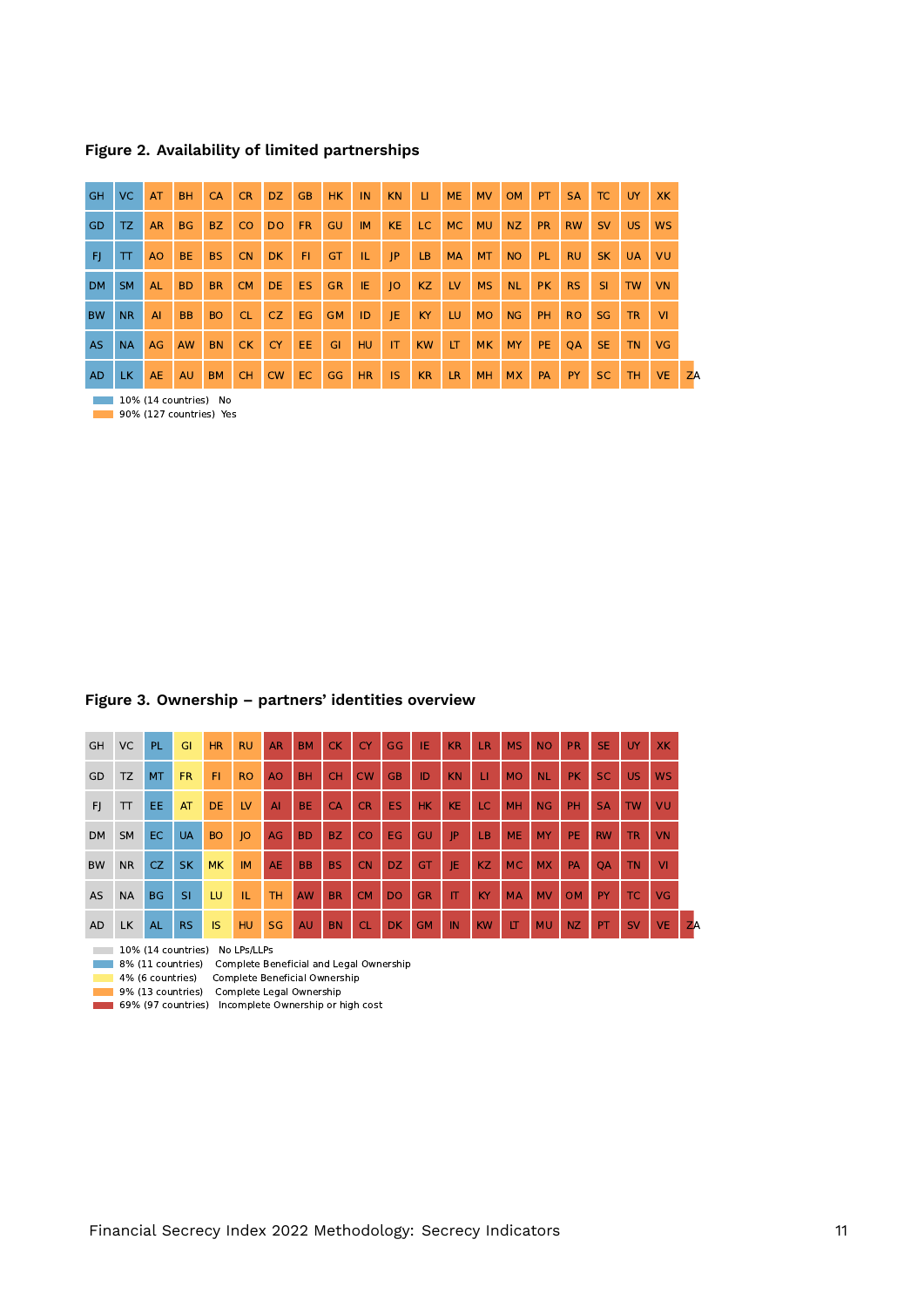| <b>GH</b> | VC                                                                                                                             | EE.       | AT             | <b>BM</b> | <b>CH</b> | CW        | EG        | <b>GM</b> | ID        | IE        | KY        | LU        | <b>MO</b> | <b>NG</b> | PH        | <b>RO</b> | SV        | UY        | <b>XK</b> |           |
|-----------|--------------------------------------------------------------------------------------------------------------------------------|-----------|----------------|-----------|-----------|-----------|-----------|-----------|-----------|-----------|-----------|-----------|-----------|-----------|-----------|-----------|-----------|-----------|-----------|-----------|
| GD        | <b>TZ</b>                                                                                                                      | <b>TH</b> | <b>AR</b>      | <b>BH</b> | CA        | <b>CR</b> | EC.       | GI        | HU        | IT        | <b>KW</b> | LТ        | <b>MK</b> | <b>MY</b> | <b>PE</b> | QA        | <b>SG</b> | <b>US</b> | <b>WS</b> |           |
| F)        | $\bm{\pi}$                                                                                                                     | <b>SI</b> | A <sub>O</sub> | <b>BE</b> | BZ.       | CO        | DZ.       | GG        | <b>HR</b> | IS        | <b>KR</b> | LR        | MH        | <b>MX</b> | PA        | PY        | <b>SE</b> | <b>UA</b> | VU        |           |
| <b>DM</b> | <b>SM</b>                                                                                                                      | <b>RS</b> | AL             | <b>BD</b> | <b>BS</b> | <b>CN</b> | <b>DO</b> | <b>GB</b> | <b>HK</b> | IN        | <b>KN</b> | П         | <b>ME</b> | <b>MV</b> | <b>OM</b> | PT        | <b>SC</b> | <b>TW</b> | <b>VN</b> |           |
| <b>BW</b> | <b>NR</b>                                                                                                                      | CZ        | AI             | <b>BB</b> | <b>BR</b> | <b>CM</b> | <b>DK</b> | <b>FR</b> | GU        | <b>IM</b> | <b>KE</b> | LC        | <b>MC</b> | <b>MU</b> | NZ.       | <b>PR</b> | <b>SA</b> | <b>TR</b> | VI.       |           |
| <b>AS</b> | <b>NA</b>                                                                                                                      | <b>BG</b> | AG             | <b>AW</b> | <b>BO</b> | <b>CL</b> | <b>DE</b> | FI        | GT        | TL.       | IP        | LB        | <b>MA</b> | <b>MT</b> | <b>NO</b> | <b>PL</b> | <b>RW</b> | <b>TN</b> | VG        |           |
| <b>AD</b> | <b>LK</b>                                                                                                                      | <b>SK</b> | AE             | <b>AU</b> | <b>BN</b> | CK.       | <b>CY</b> | <b>ES</b> | <b>GR</b> | IE        | 0         | <b>KZ</b> | LV        | <b>MS</b> | <b>NL</b> | <b>PK</b> | <b>RU</b> | <b>TC</b> | <b>VE</b> | <b>ZA</b> |
|           | 10% (14 countries)<br>No LPs/LLPs                                                                                              |           |                |           |           |           |           |           |           |           |           |           |           |           |           |           |           |           |           |           |
|           | FREE & EASILY COPIED: Yes, annual accounts are always available online for free<br>1% (1 countries)<br>& can be easily copied. |           |                |           |           |           |           |           |           |           |           |           |           |           |           |           |           |           |           |           |
|           | FREE: Yes, annual accounts are always online for free, but not easily copied.<br>4% (5 countries)                              |           |                |           |           |           |           |           |           |           |           |           |           |           |           |           |           |           |           |           |

#### **Figure 4. Limited partnerships' accounts overview**

1% (1 countries) — COST: Yes, annual accounts are always online but only at a cost of up to US\$10,<br>€10 or £10

85% (120 countries) Accounts not always available online (free/at a small cost)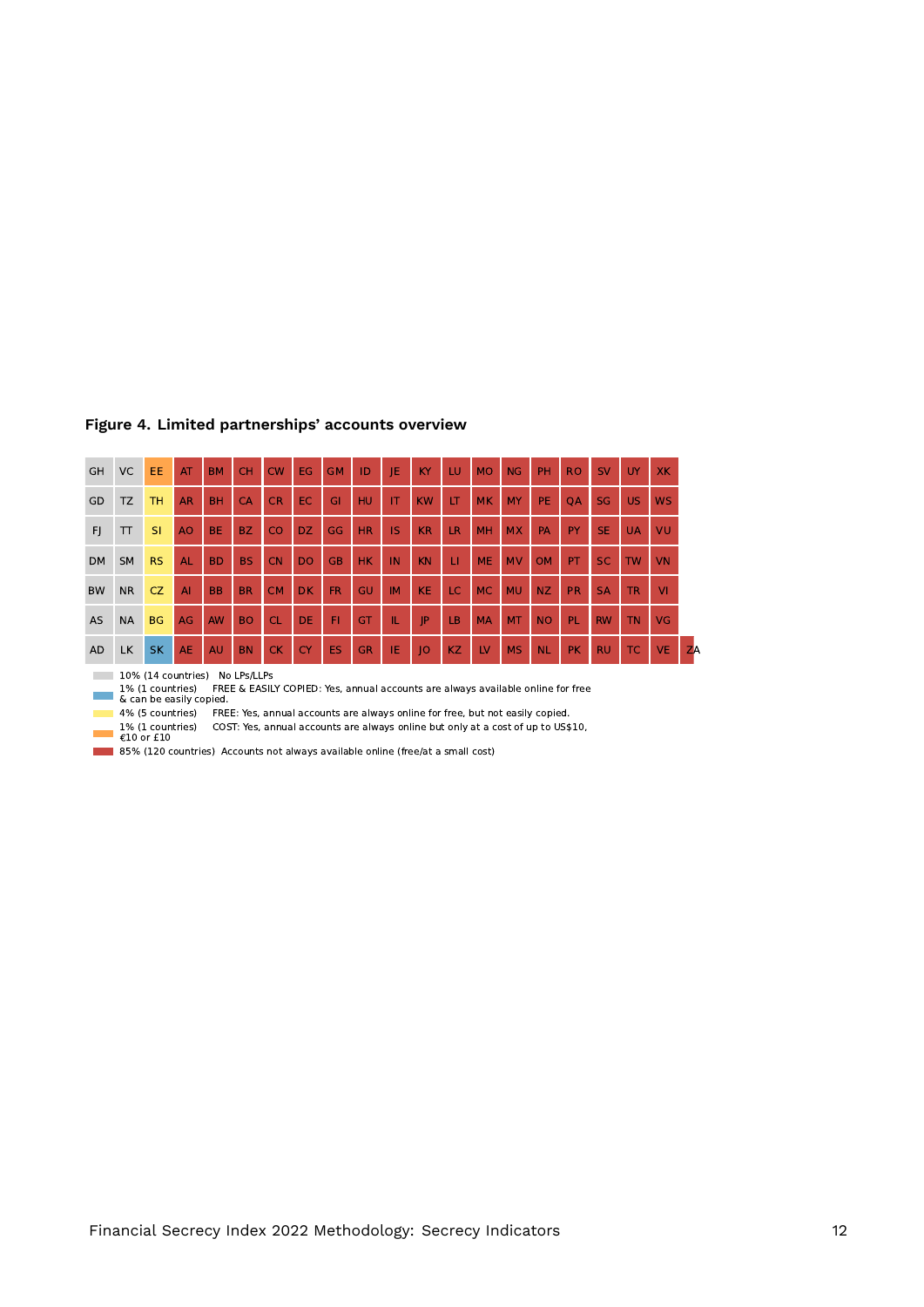| <b>Secrecy score</b>   |            | <b>ISO2: Country Name</b>       | <b>Secrecy score</b> |            | <b>ISO2: Country Name</b>                 |
|------------------------|------------|---------------------------------|----------------------|------------|-------------------------------------------|
| 0                      |            | AD: Andorra                     | 100                  | KW:        | Kuwait                                    |
| 100                    | AE:        | United Arab Emirates            | 100                  | KY:        | Cayman Islands                            |
| 100                    |            | AG: Antigua and Barbuda         | 100                  | KZ:        | Kazakhstan                                |
| 100                    | Al:        | Anguilla                        | 100                  | LB:        | Lebanon                                   |
| 50                     |            | AL: Albania                     | 100                  | LC:        | St. Lucia                                 |
| 100                    | AO:        | Angola                          | 100                  | L!         | Liechtenstein                             |
| $100 -$<br>0           | AS:        | AR: Argentina<br>American Samoa | $\mathbf 0$          | LK:        | Sri Lanka                                 |
| 80                     | AT:        | Austria                         | 100                  | LR:        | Liberia                                   |
| 100                    | AU:        | Australia                       | 100                  | LT:        | Lithuania                                 |
| 100                    | AW:        | Aruba                           | 70<br>85             | LU:<br>LV: | Luxembourg<br>Latvia                      |
| 100                    | BB:        | <b>Barbados</b>                 | 100                  | MA:        | Morocco                                   |
| 100                    | BD:        | Bangladesh                      | 100                  | MC:        | Monaco                                    |
| 100                    | BE:        | Belgium                         | 100                  | ME:        | Montenegro                                |
| 12<br>m.               | BG:        | <b>Bulgaria</b>                 | 100                  | MH:        | Marshall Islands                          |
| 100                    | BH:        | Bahrain                         | 80                   | MK:        | North Macedonia                           |
| $100 -$                | BM:        | Bermuda                         | 100                  |            | MO: Macao                                 |
| 100                    | BN:        | <b>Brunei</b>                   | 100                  | MS:        | Montserrat                                |
| 90                     | BO:        | <b>Bolivia</b>                  | 60                   | MT.        | Malta                                     |
| 100                    | BR:        | Brazil                          | 100                  | MU:        | Mauritius                                 |
| 100                    | BS:        | <b>Bahamas</b>                  | 100                  | MV:        | Maldives                                  |
| 0                      | BW.        | Botswana                        | 100                  | MX:        | Mexico                                    |
| 100                    | BZ:        | Belize                          | 100                  | MY:        | Malaysia                                  |
| 100                    | CA:        | Canada                          | 0                    | NA:        | Namibia                                   |
| 100                    | CH:        | Switzerland                     | 100                  |            | NG: Nigeria                               |
| 100                    | CK:        | Cook Islands                    | 100                  | NL:        | Netherlands                               |
| 100                    | CL:        | Chile                           | 100                  | NO:        | Norway                                    |
| 100                    |            | CM: Cameroon                    | 0                    | NR:        | Nauru                                     |
| 100                    |            | CN: China                       | 100                  | NZ:        | New Zealand                               |
| 100                    |            | CO: Colombia                    | 100                  |            | OM: Oman                                  |
| 100                    |            | CR: Costa Rica                  | 100                  | PA:        | Panama                                    |
| 100                    |            | CW: Curacao                     | 100                  | PE:        | Peru                                      |
| 100                    | CY:        | Cyprus                          | 100                  | PH:        | Philippines                               |
| 12                     | CZ:        | Czechia                         | 100                  | PK:        | Pakistan                                  |
| 95                     | DE:        | Germany                         | 50                   | PL:        | Poland                                    |
| 100                    | DK:        | Denmark                         | 100                  | PR:        | Puerto Rico                               |
| 0                      |            | DM: Dominica                    | 100                  | PT:        | Portugal                                  |
| 100                    | DO:        | Dominican Republic              | 100                  | PY:        | Paraguay                                  |
| 100<br>50              | DZ:<br>EC: | Algeria<br>Ecuador              | 100                  | QA:        | Qatar                                     |
| 35                     | EE:        | Estonia                         | 95                   | RO:        | Romania                                   |
| 100                    | EG:        | Egypt                           | 12                   | RS:        | Serbia                                    |
| 100                    | ES:        | Spain                           | 85                   | RU:        | Russia                                    |
| 95                     | FI:        | Finland                         | 100                  |            | RW: Rwanda                                |
| 0                      | FJ:        | Fiji                            | 100                  | SA.        | Saudi Arabia                              |
| 70                     | FR:        | France                          | 100                  | SC:        | Seychelles                                |
| 100                    | GB:        | United Kingdom                  | 100                  | SE:        | Sweden                                    |
| 0                      |            | GD: Grenada                     | 95                   | SG:        | Singapore                                 |
| 100                    |            | GG: Guernsey                    | 12                   | SI:        | Slovenia                                  |
| 0                      | GH:        | Ghana                           | 0                    | SK:        | Slovakia                                  |
| 80                     | GI.        | Gibraltar                       | 0                    | SM:        | San Marino                                |
| 100                    |            | GM: Gambia                      | 100                  | SV:        | El Salvador                               |
| 100                    |            | GR: Greece                      | 100                  | TC:        | Turks and Caicos Islands                  |
| 100                    | GT:        | Guatemala                       | 48                   | TH:        | Thailand                                  |
| 100                    | GU:        | Guam                            | 100                  | TN:        | Tunisia                                   |
| 100                    | HK:        | Hong Kong                       | 100                  | TR:        | Turkey                                    |
| 90                     | HR:        | Croatia                         | 0                    | TT:        | Trinidad and Tobago                       |
| 85                     | HU:        | Hungary                         | 100                  |            | TW: Taiwan                                |
| 100                    | ID:        | Indonesia                       | 0                    | TZ:        | Tanzania                                  |
| 100                    | IE:        | Ireland                         | 50                   | UA:        | Ukraine                                   |
| 95                     | IL:        | Israel                          | 100<br>100           | US.        | <b>United States</b>                      |
| 95                     | IM:        | Isle of Man                     | 0                    | UY:<br>VC: | Uruguay<br>St. Vincent and the Grenadines |
| 100                    | IN:        | India                           | 100                  | VE.        | Venezuela                                 |
| 70                     | IS:        | Iceland                         | 100                  | VG:        | British Virgin Islands                    |
| 100                    | IT:        | Italy                           | 100                  | VI:        | <b>US Virgin Islands</b>                  |
| 100                    | JE:        | Jersey                          | 100                  | VN:        | Vietnam                                   |
| 85                     | JO:        | Jordan                          | 100                  |            | VU: Vanuatu                               |
| 100<br>100             | JP:<br>KE: | Japan<br>Kenya                  | 100                  |            | WS: Samoa                                 |
| 100                    | KN:        | St. Kitts and Nevis             | 100                  | XK:        | Kosovo                                    |
| 100                    | KR:        | South Korea                     | 100                  | ZA:        | South Africa                              |
|                        |            |                                 |                      |            |                                           |
|                        |            |                                 | Secrecy Score        |            |                                           |
| Moderately Secretive < |            |                                 | Ω−                   |            | > Extremely Secretive                     |
| $0$ to $<$ 25          |            | $25$ to $< 50$                  | 50 to $<$ 75         |            | 75 to 100                                 |

# **Figure 5. Limited Partnership Transparency: Secrecy Scores**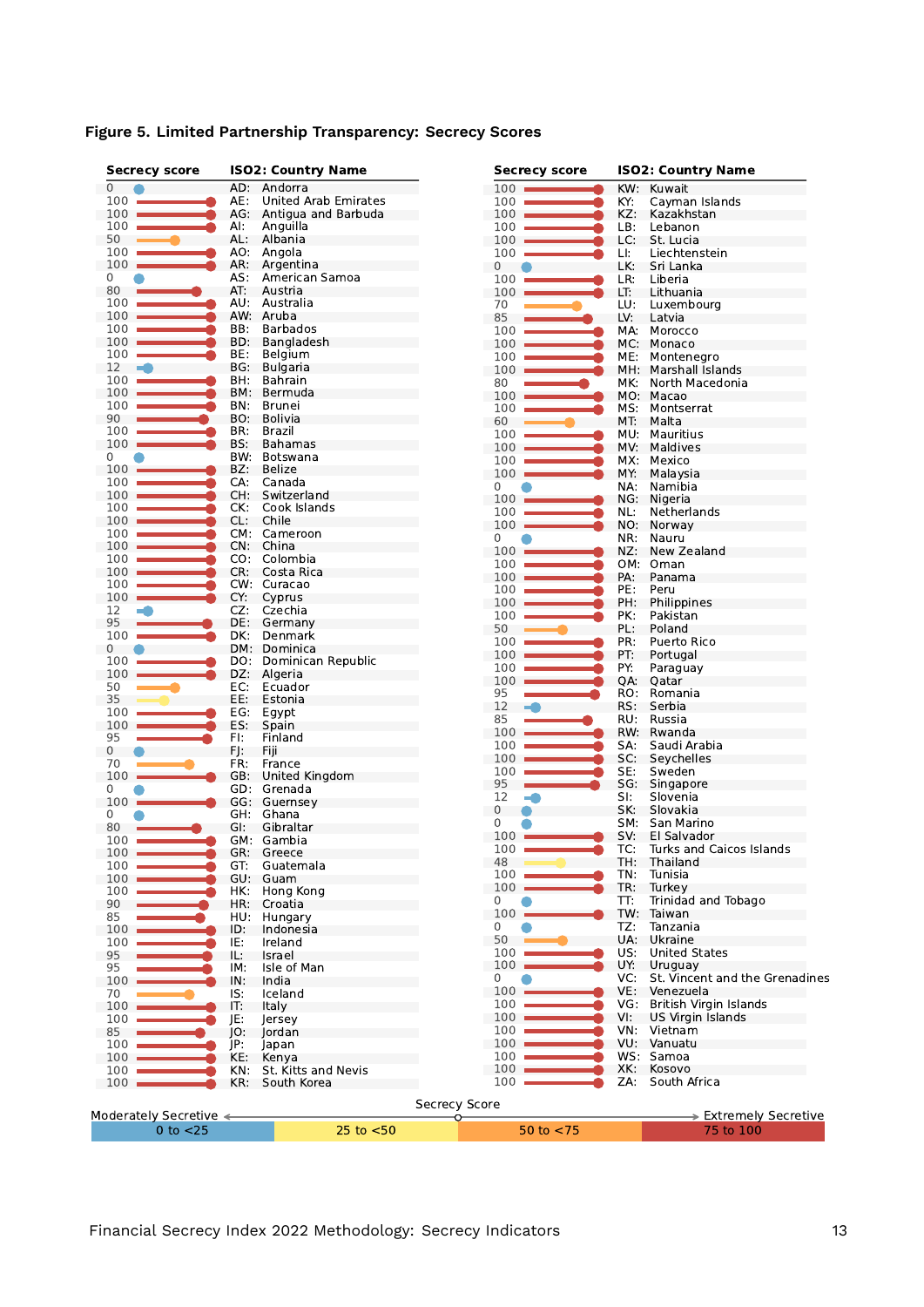<span id="page-13-14"></span>

- <span id="page-13-0"></span>[1.](#page-0-0) We believe online accessibility for free is a reasonable requirement given a) the prevalence of the internet, b) as international financial flows are now completely relying on the use of modern technology, it would be an omission not to use that technology to make information available worldwide especially as c) the people affected by these cross border financial flows are likely to be in many jurisdictions, and hence need information to be on the internet to get hold of it.
- <span id="page-13-10"></span><span id="page-13-1"></span>[2.](#page-1-1) FATF defines beneficial owners as the "natural person(s) who ultimately owns or controls a customer and/or the natural person on whose behalf a transaction is being conducted. It also includes those persons who exercise ultimate effective control over a legal person or arrangement." See page 118 in.<sup>[24](#page-15-4)</sup>
- <span id="page-13-12"></span><span id="page-13-2"></span>[3.](#page-1-2) Tax Justice Network. *Secrecy Indicator 3: Recorded Company Ownership*. Tax Justice Network, 2022. URL: <https://fsi.taxjustice.net/fsi2022/KFSI-3.pdf>.
- <span id="page-13-3"></span>[4.](#page-1-3) Both the recommendations of the international anti-money laundering agency Financial Action Task Force (FATF) and the 5th Anti-Money Laundering Directive of the European Union apply a minimum floor of control or ownership of 'more than 25%' of the company in the definition of a beneficial owner (BO) of a company. Under these rules, a natural person who directly or indirectly owns or controls 25% or less of a company's shares would not be identified as BO. Four members of one family are able to frustrate this BO registration threshold if each holds [25](#page-15-5)% of the shares. See also.<sup>25</sup>
- <span id="page-13-11"></span><span id="page-13-4"></span>[5.](#page-2-0) We consider that for something to be truly 'on public record' prohibitive cost constraints must not exist, be they financial or in terms of time lost or unnecessary inconvenience caused.
- <span id="page-13-9"></span><span id="page-13-5"></span>[6.](#page-2-1) *Directive (EU) 2018/843 of the European Parliament and of the Council of 30 May 2018 Amending Directive (EU) 2015/849 on the Prevention of the Use of the Financial System for the Purposes of Money Laundering or Terrorist Financing, and Amending Directives 2009/138/EC and 2013/36/EU (Text with EEA Relevance)*. May 2018. URL: <http://data.europa.eu/eli/dir/2018/843/oj/eng> (visited on 05/04/2022).
- <span id="page-13-6"></span>[7.](#page-3-0) *[Directive \(EU\) 2018/843 of the European Parliament and of the Council of 30 May 2018 Amending](#page-13-9) [Directive \(EU\) 2015/849 on the Prevention of the Use of the Financial System for the Purposes of Money](#page-13-9) [Laundering or Terrorist Financing, and Amending Directives 2009/138/EC and 2013/36/EU \(Text with EEA](#page-13-9) [Relevance\)](#page-13-9)*.
- <span id="page-13-7"></span>[8.](#page-3-1) HM Government. *Summary Guide for Companies – Register of People with Significant Control*. URL: [https://assets.publishing.service.gov.uk/government/uploads/system/uploads/attachment\\_data/file/](https://assets.publishing.service.gov.uk/government/uploads/system/uploads/attachment_data/file/621568/170622_NON-STAT_Summary_Guidance_4MLD_Final.pdf) [621568/170622\\_NON-STAT\\_Summary\\_Guidance\\_4MLD\\_Final.pdf](https://assets.publishing.service.gov.uk/government/uploads/system/uploads/attachment_data/file/621568/170622_NON-STAT_Summary_Guidance_4MLD_Final.pdf) (visited on 03/05/2022).
- <span id="page-13-13"></span><span id="page-13-8"></span>[9.](#page-3-2) The Global Forum peer reviews refer to the peer review reports and supplementary reports published by the Global Forum on Transparency and Exchange of Information for Tax Purposes. They can be viewed at:.<sup>[26](#page-15-6)</sup>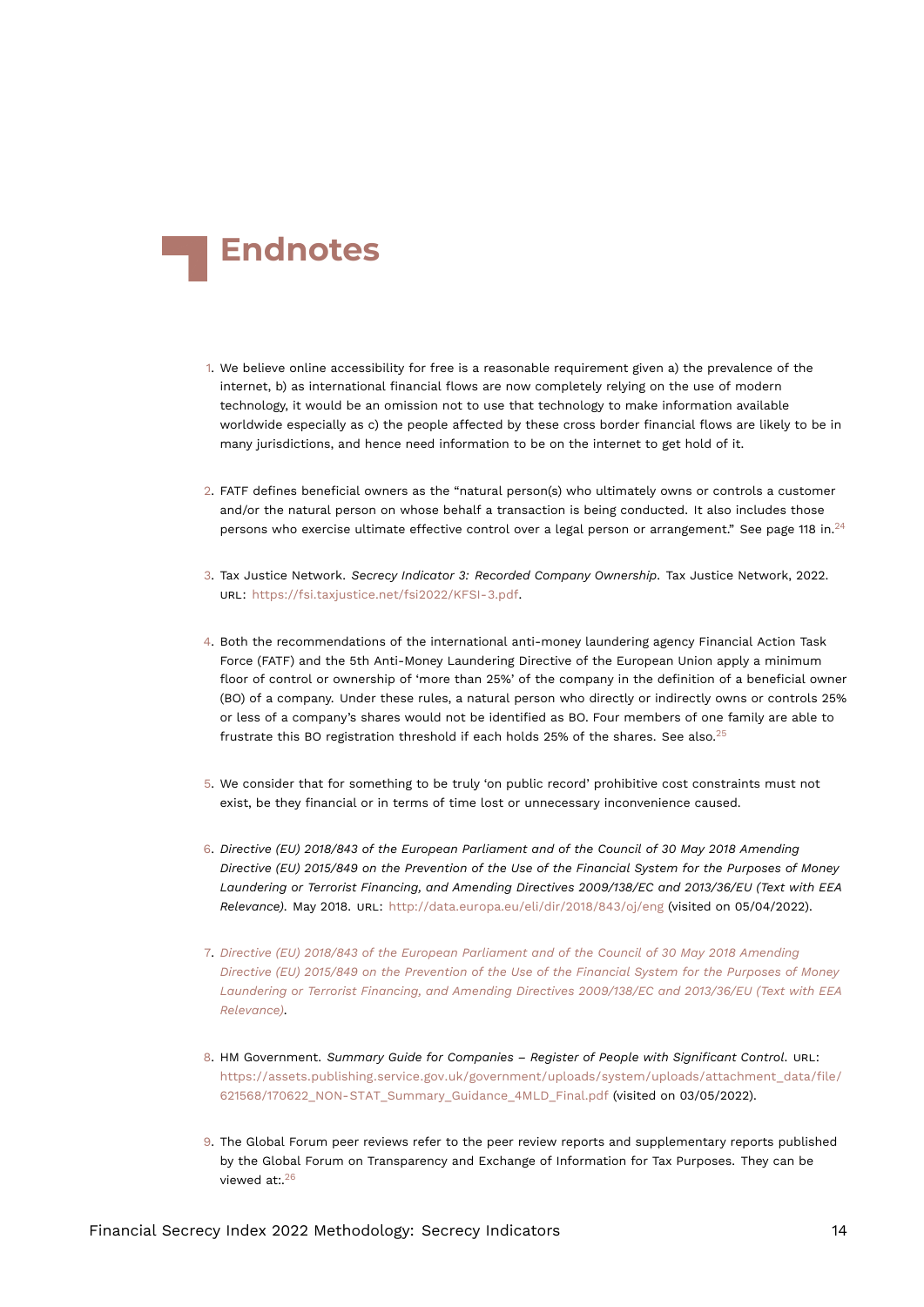- <span id="page-14-16"></span><span id="page-14-0"></span>[10.](#page-3-3) OECD. *Tax Co-operation 2010: Towards a Level Playing Field*. Text. Paris, 2010. URL: [https : / / www .](https://www.oecd-ilibrary.org/taxation/tax-co-operation-2010_taxcoop-2010-en) [oecd-ilibrary.org/taxation/tax-co-operation-2010\\_taxcoop-2010-en](https://www.oecd-ilibrary.org/taxation/tax-co-operation-2010_taxcoop-2010-en) (visited on 06/05/2022).
- <span id="page-14-1"></span>[11.](#page-3-4) As for the situation in the EU, we have reviewed the 4th EU Directive on Anti-Money Laundering and, to the extent possible, corresponding implementing legislation of EU member states. While in the Financial Secrecy Index 2013 no jurisdiction was considered to have any beneficial ownership registration, this has changed in the subsequent editions of the Financial Secrecy Index (2015, 2018, 2020 and 2022). The said directive entails minimum standards for the registration of adequate, accurate and current information on the beneficial owners of corporate and other legal entities to be accessed by competent authorities, FIUs, entities obliged to conduct customer due diligence (such as banks) and persons and organizations with a legitimate interest. Member States may choose to go beyond this standard and publish the information on registries accessible by the public. In a case where an EU member state has not transposed by 31 August 2017 the EU's 4th Anti-Money Laundering Directive (AMLD) into domestic law, the relevant secrecy score for not having beneficial ownership registration will be applied (if no other domestic law has been passed to that effect). The deadline to transpose the Directive into national law was 26 June 2017, so any delayed jurisdiction is or was in breach of the EU AMLD.

<span id="page-14-14"></span><span id="page-14-13"></span><span id="page-14-12"></span>For instance, see the 5th EU Directive on Anti-Money Laundering which came into force on January 10,  $2020$ :<sup>[27](#page-15-7)</sup> Compare also with FATCA, where 10% of shares/capital in an entity is threshold to define a US substantial ownership:  $28$  And consider<sup>[29](#page-15-9)</sup>].

- <span id="page-14-2"></span>[12.](#page-3-5) The FATF consolidated its 49 (40 plus 9 special) recommendations to a total of 40 in 2012 (the "new recommendations"). Because the mutual evaluation of compliance with the new recommendations has only begun in 2013, we are predominantly using the old evaluations.
- <span id="page-14-10"></span><span id="page-14-3"></span>[13.](#page-3-6) Tax Justice Network. *TJN Survey*. 2021. URL: [http://fsi.taxjustice.net/fsi2022/TJN- Survey- 2021.pdf](http://fsi.taxjustice.net/fsi2022/TJN-Survey-2021.pdf) (visited on 11/05/2022).
- <span id="page-14-4"></span>[14.](#page-4-0) The Global Forum peer reviews refer to the peer review reports and supplementary reports published by the Global Forum on Transparency and Exchange of Information for Tax Purposes. Section A.2. in the reports refers, among others, to the requirement to keep underlying documentation as well as to the retention period for keeping accounting records. The reports can be viewed at:. $30$
- <span id="page-14-15"></span><span id="page-14-5"></span>[15.](#page-4-1) Tax Justice Network, *[TJN Survey](#page-14-10)*.
- <span id="page-14-6"></span>[16.](#page-4-2) The "weakest link" research principle is used synonymously with "lowest common denominator" approach. During the assessment of a jurisdiction's legal framework, the review of different types of legal entities each with different transparency levels might be necessary within one indicator. For example, to ascertain the secrecy score, a choice between two or more types of companies might have to be taken. In such a case, we choose the least transparent option available in the jurisdiction. This least transparent option will determine the indicator's secrecy score.
- <span id="page-14-7"></span>[17.](#page-5-0) OECD. *Behind the Corporate Veil: Using Corporate Entities for Illicit Purposes*. 2001. URL: [http://www.](http://www.oecd.org/daf/ca/43703185.pdf) [oecd.org/daf/ca/43703185.pdf](http://www.oecd.org/daf/ca/43703185.pdf) (visited on 06/05/2022).
- <span id="page-14-8"></span>[18.](#page-5-1) Luke Harding et al. 'UK at Centre of Secret \$3bn Azerbaijani Money Laundering and Lobbying Scheme'. *The Guardian* (Sept. 2017). URL: [https://www.theguardian.com/world/2017/sep/04/uk-at-centre-of](https://www.theguardian.com/world/2017/sep/04/uk-at-centre-of-secret-3bn-azerbaijani-money-laundering-and-lobbying-scheme)[secret-3bn-azerbaijani-money-laundering-and-lobbying-scheme](https://www.theguardian.com/world/2017/sep/04/uk-at-centre-of-secret-3bn-azerbaijani-money-laundering-and-lobbying-scheme) (visited on 02/05/2022).
- <span id="page-14-11"></span><span id="page-14-9"></span>[19.](#page-5-2) Gordon, Tom. 'Herald View: The Shame of Scotland's Zero-Tax Companies'. *The Herald* (July 2016). URL: [https://www.heraldscotland.com/opinion/14641459.herald-view-the-shame-of-scotlands-zero](https://www.heraldscotland.com/opinion/14641459.herald-view-the-shame-of-scotlands-zero-tax-companies/)[tax-companies/](https://www.heraldscotland.com/opinion/14641459.herald-view-the-shame-of-scotlands-zero-tax-companies/) (visited on 03/05/2022).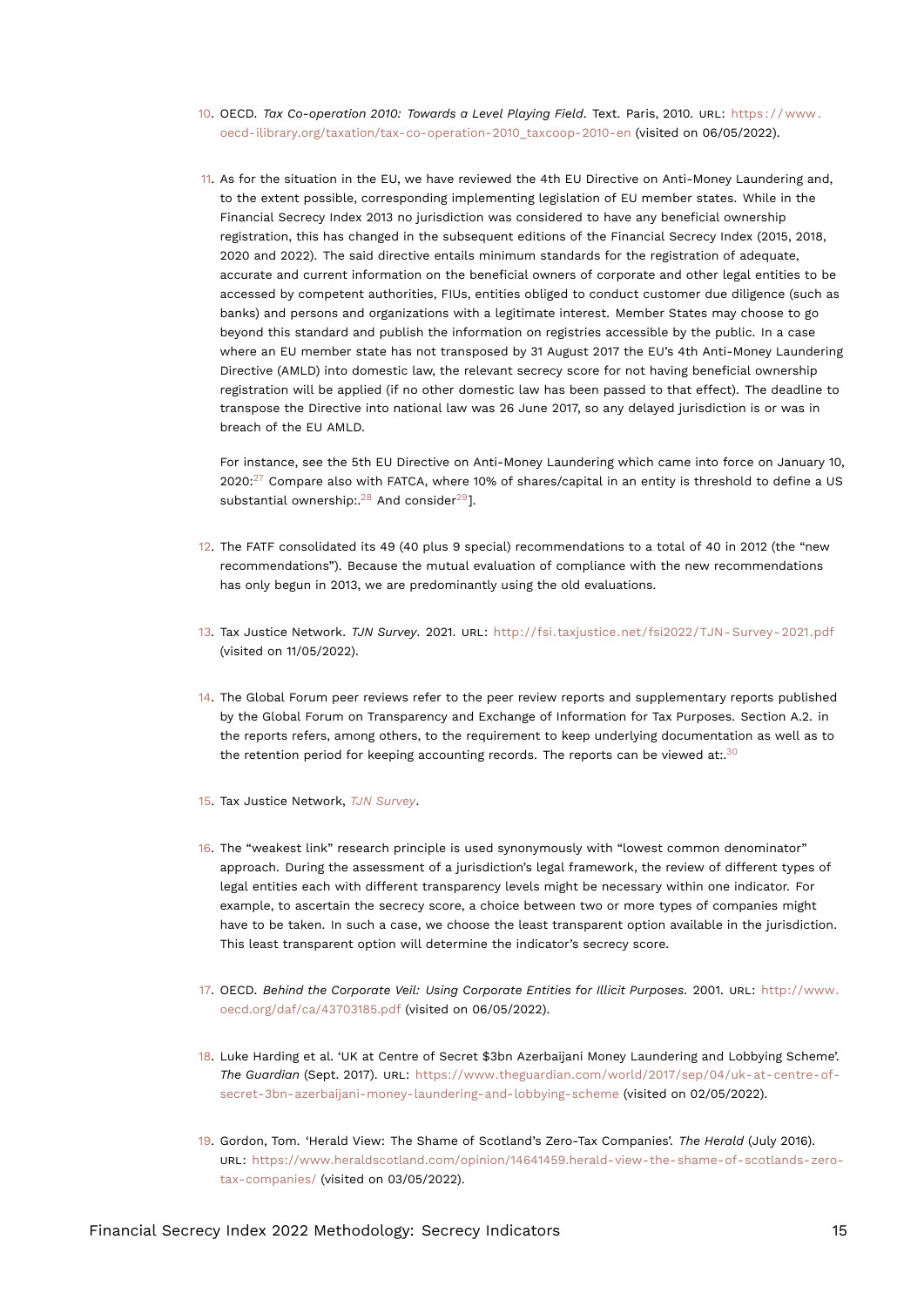- <span id="page-15-12"></span><span id="page-15-0"></span>[20.](#page-5-3) Gordon, Tom, ['Herald View: The Shame of Scotland's Zero-Tax Companies'.](#page-14-11)
- <span id="page-15-1"></span>[21.](#page-6-0) Tax Justice Network. *What Is Tax Competition?* URL: <https://www.taxjustice.net/faq/tax-competition/> (visited on 08/05/2022).
- <span id="page-15-2"></span>[22.](#page-6-1) Given that the registrar currently does not allow the registered data to be downloaded in its entirety, journalist had to scrape and clean the data.
- <span id="page-15-3"></span>[23.](#page-6-2) Antonio Baquero et al. *Shedding Light on Big Secrets in Tiny Luxembourg*. 2020. URL: [https://www.](https://www.occrp.org/en/openlux/shedding-light-on-big-secrets-in-tiny-luxembourg) [occrp.org/en/openlux/shedding-light-on-big-secrets-in-tiny-luxembourg](https://www.occrp.org/en/openlux/shedding-light-on-big-secrets-in-tiny-luxembourg) (visited on 20/04/2022).
- <span id="page-15-4"></span>[24.](#page-13-10) Financial Action Task Force. *International Standards on Combating Money Laundering and the Financing of Terrorism & Proliferation. The FATF Recommendations (2012 - Updated 2022)*. Paris, Mar. 2022. URL: [https : / / www . fatf](https://www.fatf-gafi.org/media/fatf/documents/recommendations/pdfs/FATF%20Recommendations%202012.pdf)  [gafi.org/media/fatf/documents/recommendations/pdfs/FATF%20Recommendations%202012.pdf](https://www.fatf-gafi.org/media/fatf/documents/recommendations/pdfs/FATF%20Recommendations%202012.pdf) (visited on 15/04/2022).
- <span id="page-15-5"></span>[25.](#page-13-11) Tax Justice Network, *[Secrecy Indicator 3: Recorded Company Ownership](#page-13-12)*.
- <span id="page-15-11"></span><span id="page-15-6"></span>[26.](#page-13-13) Global Forum on Transparency and Exchange of Information for Tax Purposes. *Exchange of Information Portal*. URL: <http://www.eoi-tax.org> (visited on 07/04/2022).
- <span id="page-15-7"></span>[27.](#page-14-12) *[Directive \(EU\) 2018/843 of the European Parliament and of the Council of 30 May 2018 Amending](#page-13-9) [Directive \(EU\) 2015/849 on the Prevention of the Use of the Financial System for the Purposes of Money](#page-13-9) [Laundering or Terrorist Financing, and Amending Directives 2009/138/EC and 2013/36/EU \(Text with EEA](#page-13-9) [Relevance\)](#page-13-9)*.
- <span id="page-15-8"></span>[28.](#page-14-13) Michael Weis and Kerstin Thinnes. 'FATCA + AML = an Equation with Too Many Variables?' (2012). URL: <https://www.agefi.lu/Mensuel-Article.aspx?date=May-2012&mens=178&rubr=1161&art=15584> (visited on 08/05/2022).
- <span id="page-15-9"></span>[29.](#page-14-14) Transparency International EU et al. *European Commission Proposal on AMLD4. Questions and Answers*. 2016. URL: [www.pastoral.at/dl/KKmsJKJKKmnOMJqx4KJK/QA\\_final.pdf](www.pastoral.at/dl/KKmsJKJKKmnOMJqx4KJK/QA_final.pdf) (visited on 03/05/2022).
- <span id="page-15-10"></span>[30.](#page-14-15) Global Forum on Transparency and Exchange of Information for Tax Purposes, *[Exchange of Information](#page-15-11) [Portal](#page-15-11)*.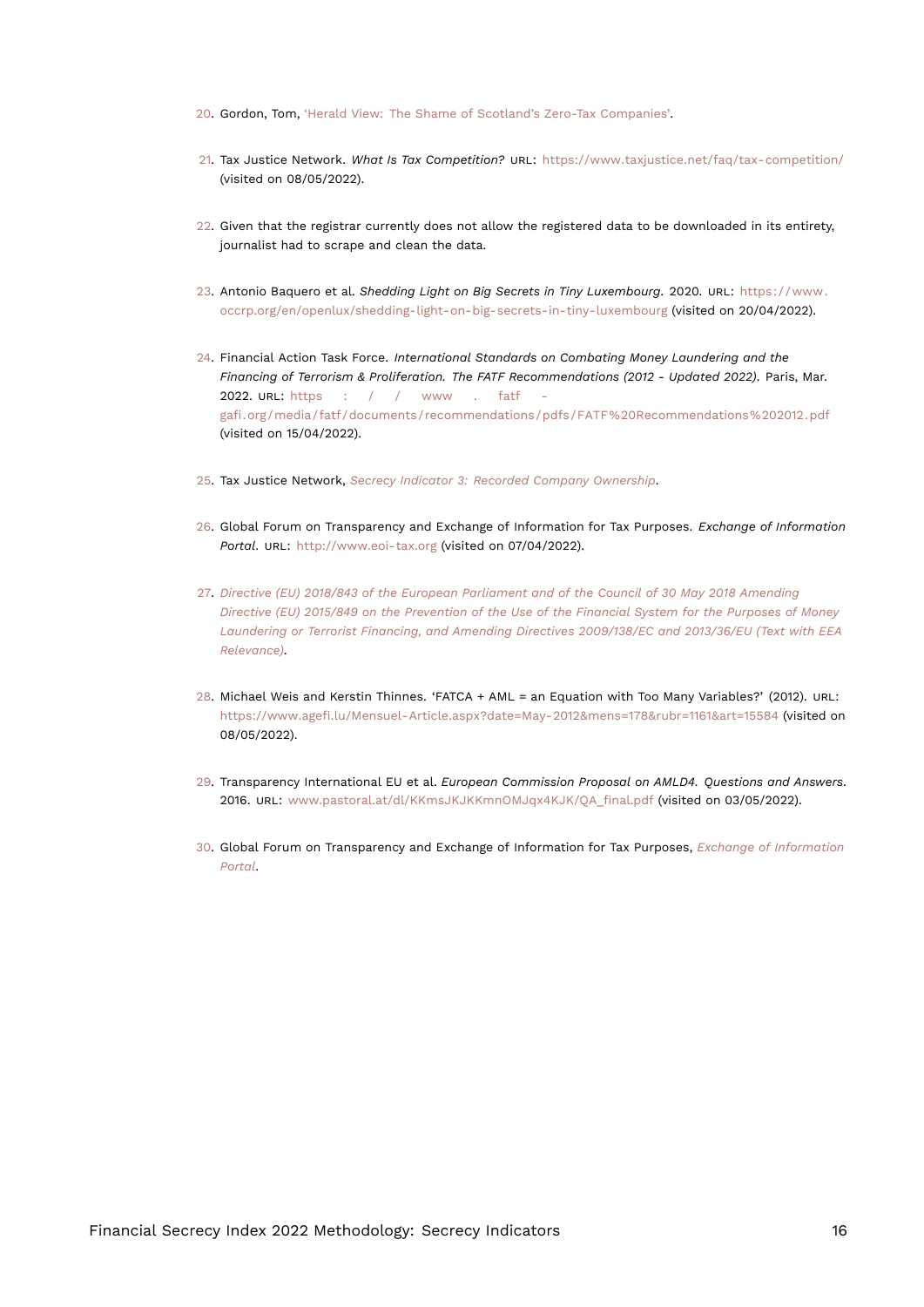# **Bibliography**

- Baquero, Antonio, Vaudano, Maxine and Anesi, Cecilia. *Shedding Light on Big Secrets in Tiny Luxembourg*. 2020. URL: [https://www.occrp.org/en/openlux/shedding-light-on-big-secrets-in-tiny](https://www.occrp.org/en/openlux/shedding-light-on-big-secrets-in-tiny-luxembourg)[luxembourg](https://www.occrp.org/en/openlux/shedding-light-on-big-secrets-in-tiny-luxembourg) (visited on 20/04/2022) (cit. on p. [16\)](#page-15-12).
- *Directive (EU) 2018/843 of the European Parliament and of the Council of 30 May 2018 Amending Directive (EU) 2015/849 on the Prevention of the Use of the Financial System for the Purposes of Money Laundering or Terrorist Financing, and Amending Directives 2009/138/EC and 2013/36/EU (Text with EEA Relevance)*. May 2018. URL: <http://data.europa.eu/eli/dir/2018/843/oj/eng> (visited on 05/04/2022) (cit. on pp. [14](#page-13-14), [16](#page-15-12)).
- EU, Transparency International, Coalition, Financial Transparency and Eurodad. *European Commission Proposal on AMLD4. Questions and Answers*. 2016. URL: [www.pastoral.at/dl/KKmsJKJKKmnOMJqx4KJK/QA\\_final.pdf](www.pastoral.at/dl/KKmsJKJKKmnOMJqx4KJK/QA_final.pdf) (visited on 03/05/2022) (cit. on p. [16](#page-15-12)).
- Financial Action Task Force. *International Standards on Combating Money Laundering and the Financing of Terrorism & Proliferation. The FATF Recommendations (2012 - Updated 2022)*. Paris, Mar. 2022. URL: [https://www.fatf-gafi.org/media/fatf/documents/recommendations/pdfs/](https://www.fatf-gafi.org/media/fatf/documents/recommendations/pdfs/FATF%20Recommendations%202012.pdf) [FATF%20Recommendations%202012.pdf](https://www.fatf-gafi.org/media/fatf/documents/recommendations/pdfs/FATF%20Recommendations%202012.pdf) (visited on 15/04/2022) (cit. on p. [16](#page-15-12)).
- Global Forum on Transparency and Exchange of Information for Tax Purposes. *Exchange of Information Portal*. URL: <http://www.eoi-tax.org> (visited on 07/04/2022) (cit. on p. [16\)](#page-15-12).
- Gordon, Tom. 'Herald View: The Shame of Scotland's Zero-Tax Companies'. *The Herald* (July 2016). URL: [https://www.heraldscotland.com/opinion/14641459.herald-view-the-shame-of](https://www.heraldscotland.com/opinion/14641459.herald-view-the-shame-of-scotlands-zero-tax-companies/)[scotlands-zero-tax-companies/](https://www.heraldscotland.com/opinion/14641459.herald-view-the-shame-of-scotlands-zero-tax-companies/) (visited on 03/05/2022) (cit. on pp. [15](#page-14-16), [16](#page-15-12)).
- Harding, Luke, Barr, Caelainn and Nagapetyants, Dina. 'UK at Centre of Secret \$3bn Azerbaijani Money Laundering and Lobbying Scheme'. *The Guardian* (Sept. 2017). URL: [https://www.theguardian.com/world/2017/sep/04/uk-at-centre-of](https://www.theguardian.com/world/2017/sep/04/uk-at-centre-of-secret-3bn-azerbaijani-money-laundering-and-lobbying-scheme)[secret-3bn-azerbaijani-money-laundering-and-lobbying-scheme](https://www.theguardian.com/world/2017/sep/04/uk-at-centre-of-secret-3bn-azerbaijani-money-laundering-and-lobbying-scheme) (visited on 02/05/2022) (cit. on p. [15](#page-14-16)).